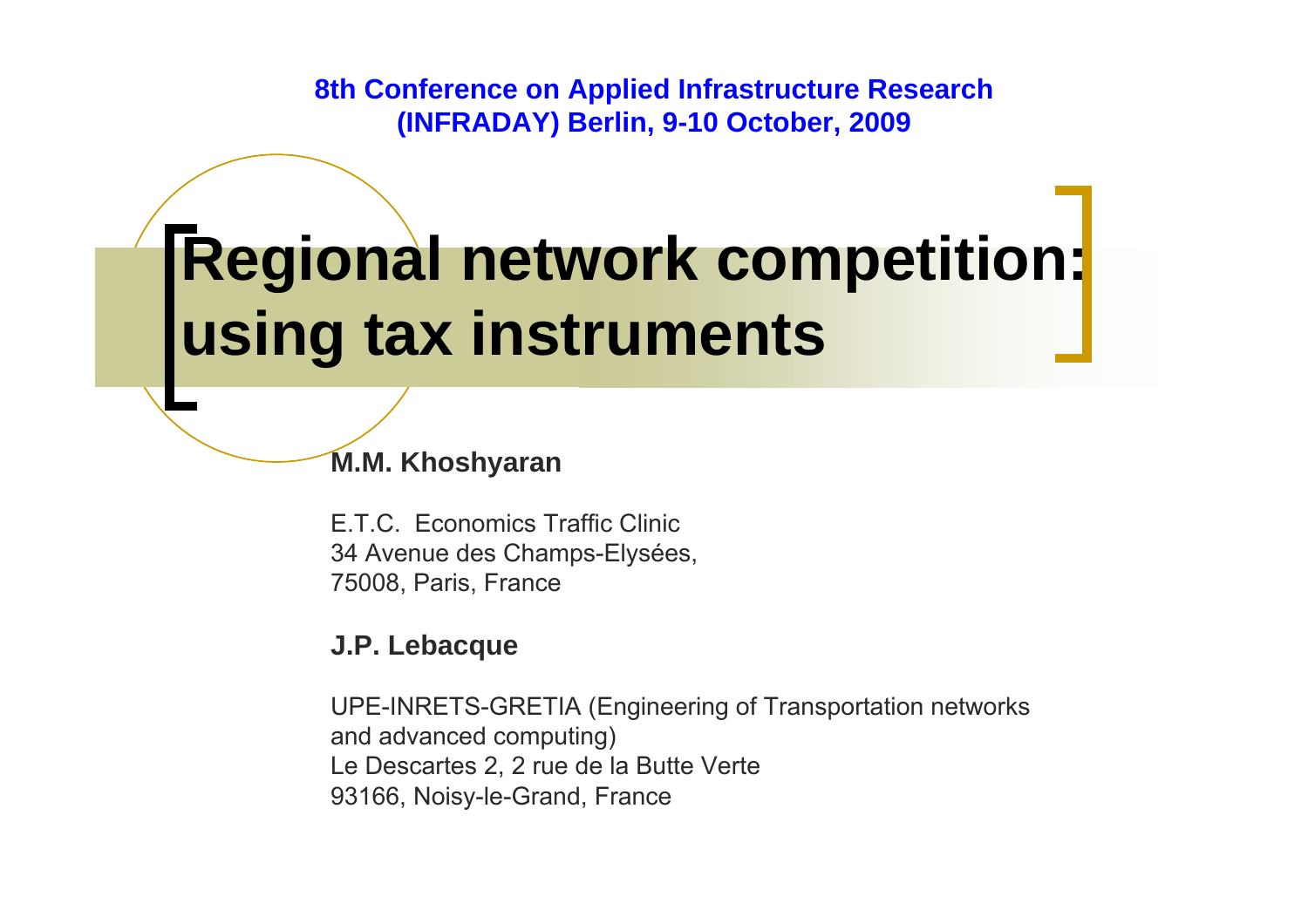

# Outline of the presentation

- Problem statement
- p. Network model

**GRETIA**

*INRET* 

- Cost functions
- $\mathcal{L}_{\mathcal{A}}$  Two regions model competing using tolls and VAT (Value Added Tax)
- Network dynamics and invariance principle
- Conclusion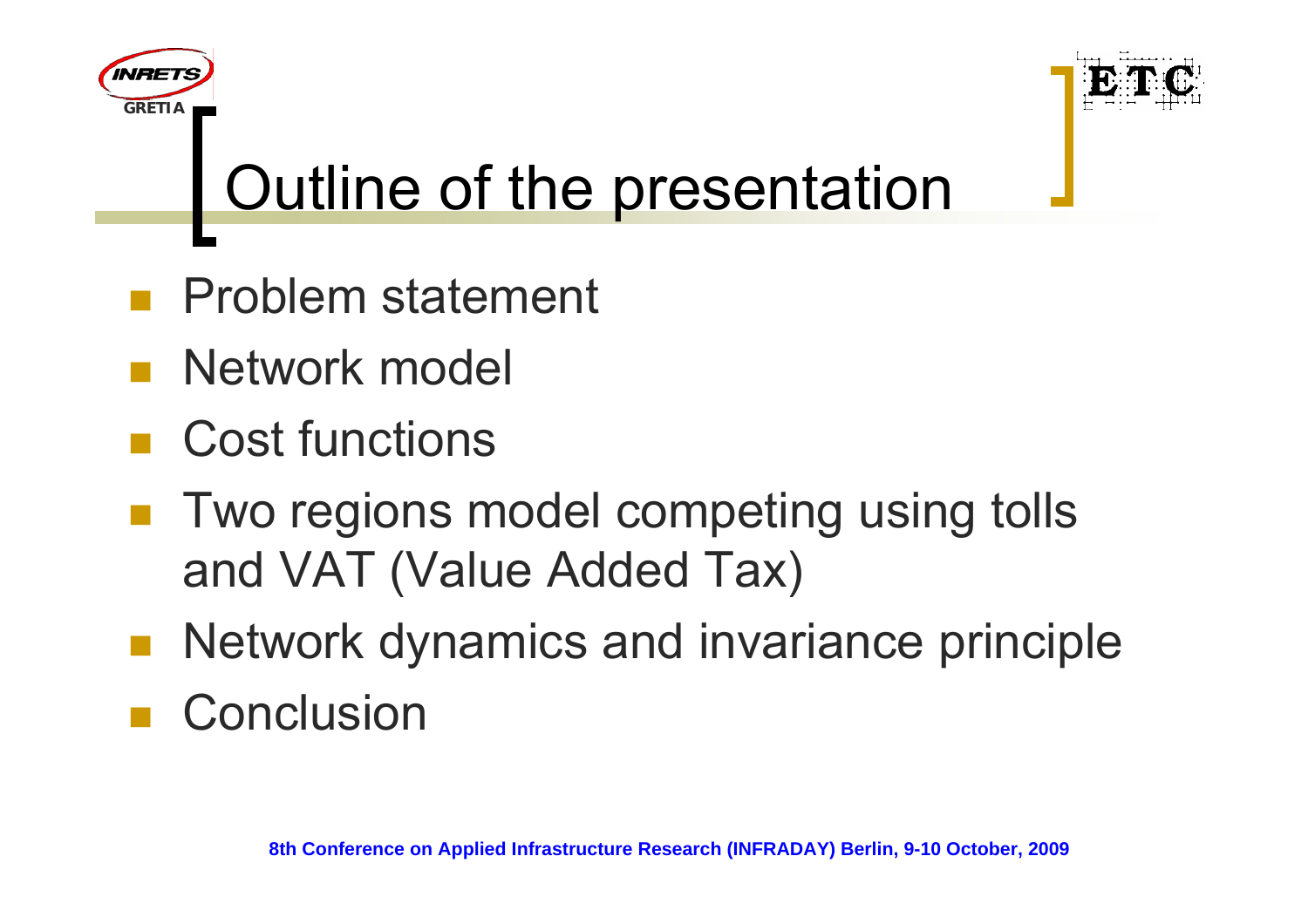



## Problem statement 1

- **The State**  Regions compete to maximize their revenue, which translates into optimizing social welfare.
	- Regions are differentiated into:
		- $\mathcal{C}^{\mathcal{A}}$  Better-off regions: are identified as having large population densities and high level of consumption
		- П Worse-off regions: are identified as having low population densities, and low level of consumption
- $\mathcal{L}_{\mathcal{A}}$ Each region employs two types of tax tools to compete with the others.
- $\sim$  Tax tools: are Tolls, and VATs. They are considered as:
	- $\mathcal{L}_{\mathcal{A}}$ local taxes,
	- F are regionally determined,
	- vary in time
- $\mathcal{C}^{\mathcal{A}}$  Regions are considered to be non homogeneous. They are characterized by variations in:
	- $\mathcal{L}_{\mathcal{A}}$ Network complexity
	- $\mathcal{L}_{\mathcal{A}}$ population density,
	- $\mathcal{L}(\mathcal{A})$ and economic activities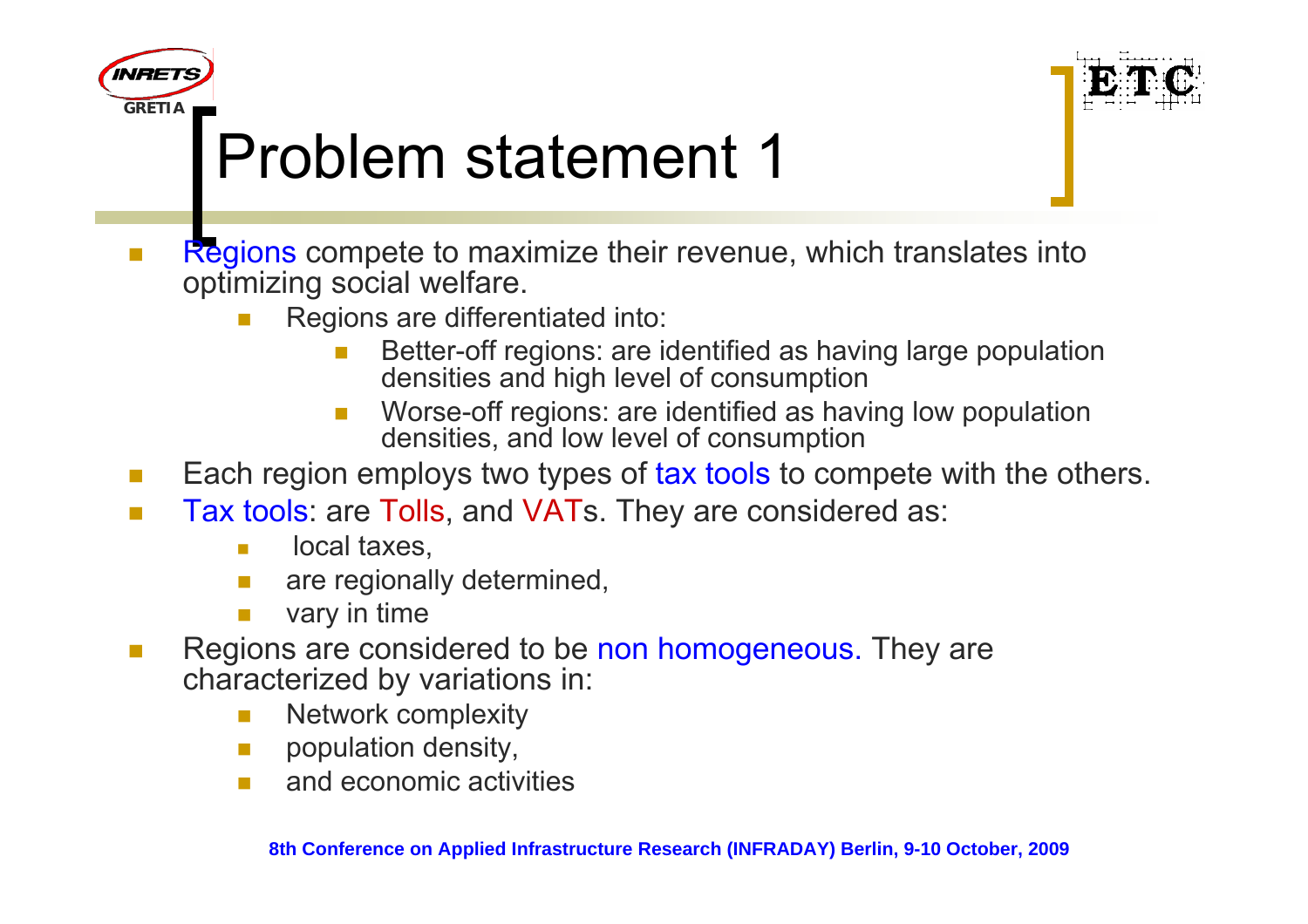

## Problem statement 2

- Cost functions: function of toll application on network links and VAT on consumption.
	- F It is assumed that each region sells a generic good.
- $\mathcal{L}_{\mathcal{A}}$  A utility maximization model is used for revenue maximization given various tax scenarios based on varying tolls and VATs
- $\sim$ The invariance principle:

**GRETIA**

*INRET* 

 $\bigcirc$  The invariance principle states that no matter which tax scenario is used, and no matter for how long (if the process is repeated indefinitely), there will still be inequality among regions. It is not possible to have uniformly better off regions. There will always be regions with different degrees of affluence.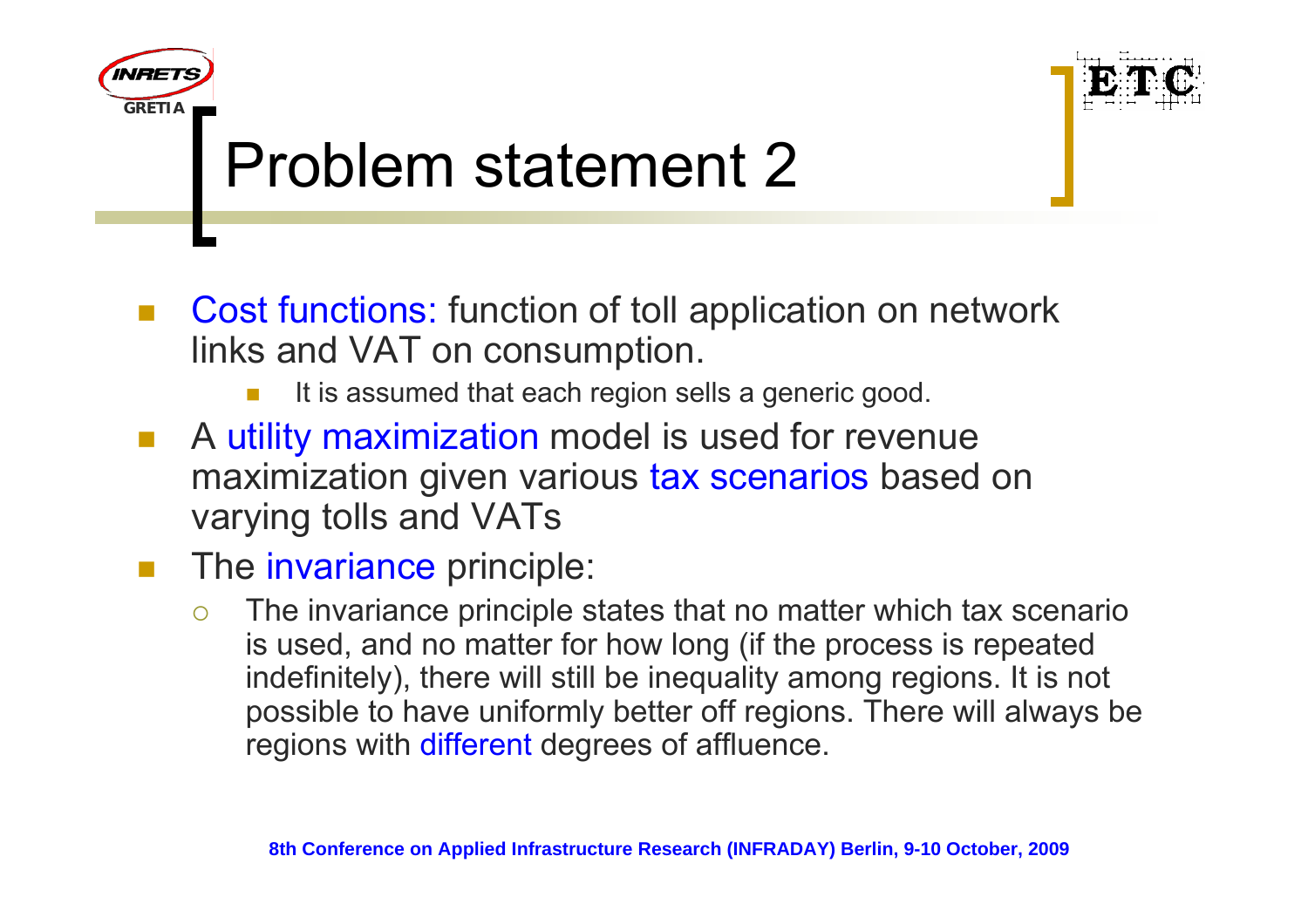



## Assumptions - 1

- Regions are divided into two categories: 1) better off regions, 2) worse off regions
- Non homogeneous regions are arranged in any order. Several permutations are possible: 1) Two worse off regions may be next to each other, 2) one better off region next to a worse off regions, 3) two better off regions next to each other.
- **Regions use their tax instruments to raise** their regional revenue.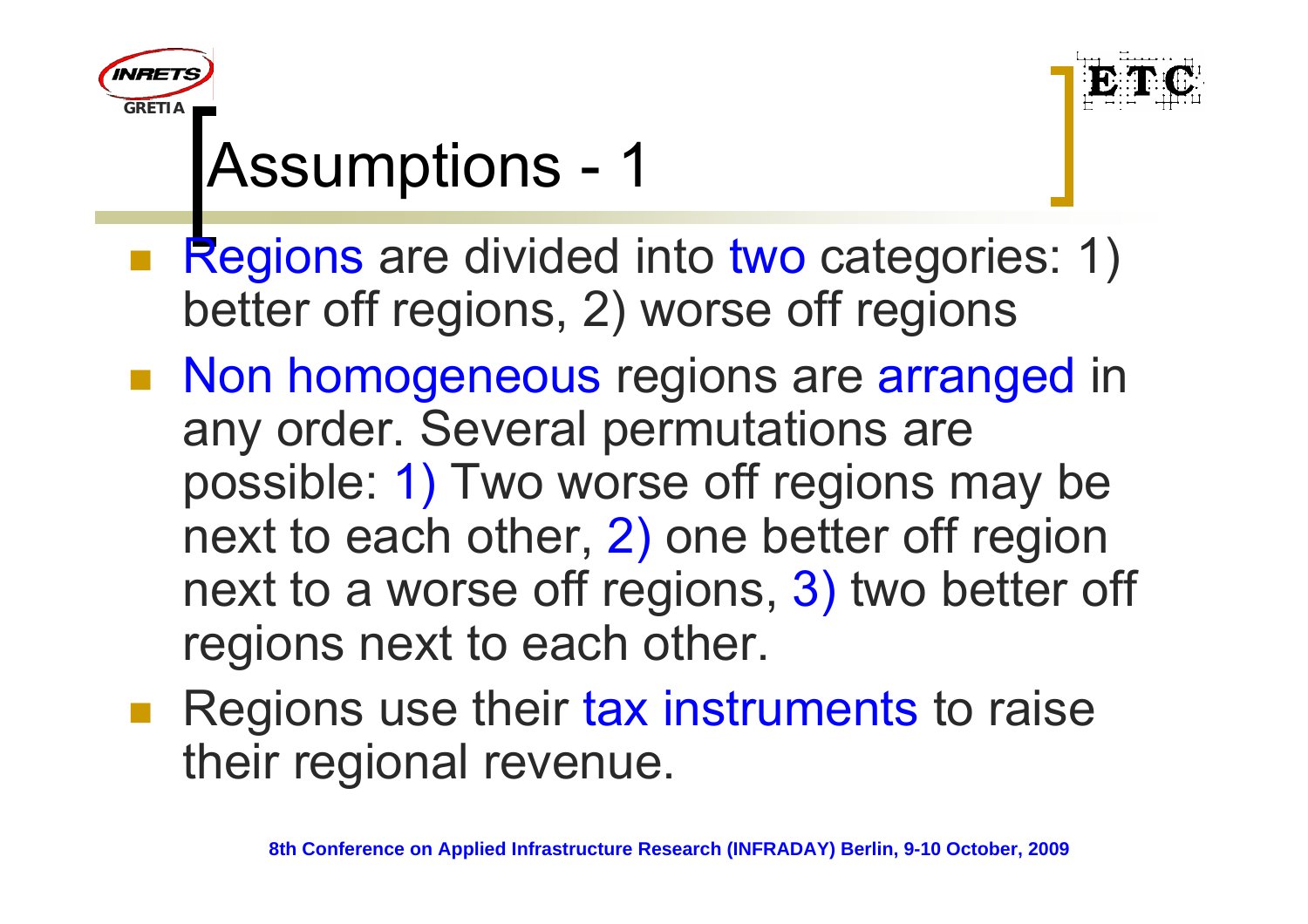

- Regions are all disposed of the same tax instruments: tolling, and VAT on goods and services.
- VAT is based on the consumption of one generic good only
- Tax instruments: tolls and VAT
	- ${\color{black} \bigcirc}$ Toll and VAT are considered as local taxes.
	- ${\color{blue}\bigcirc}$  Each regions sets its toll and VAT according to their revenue goal.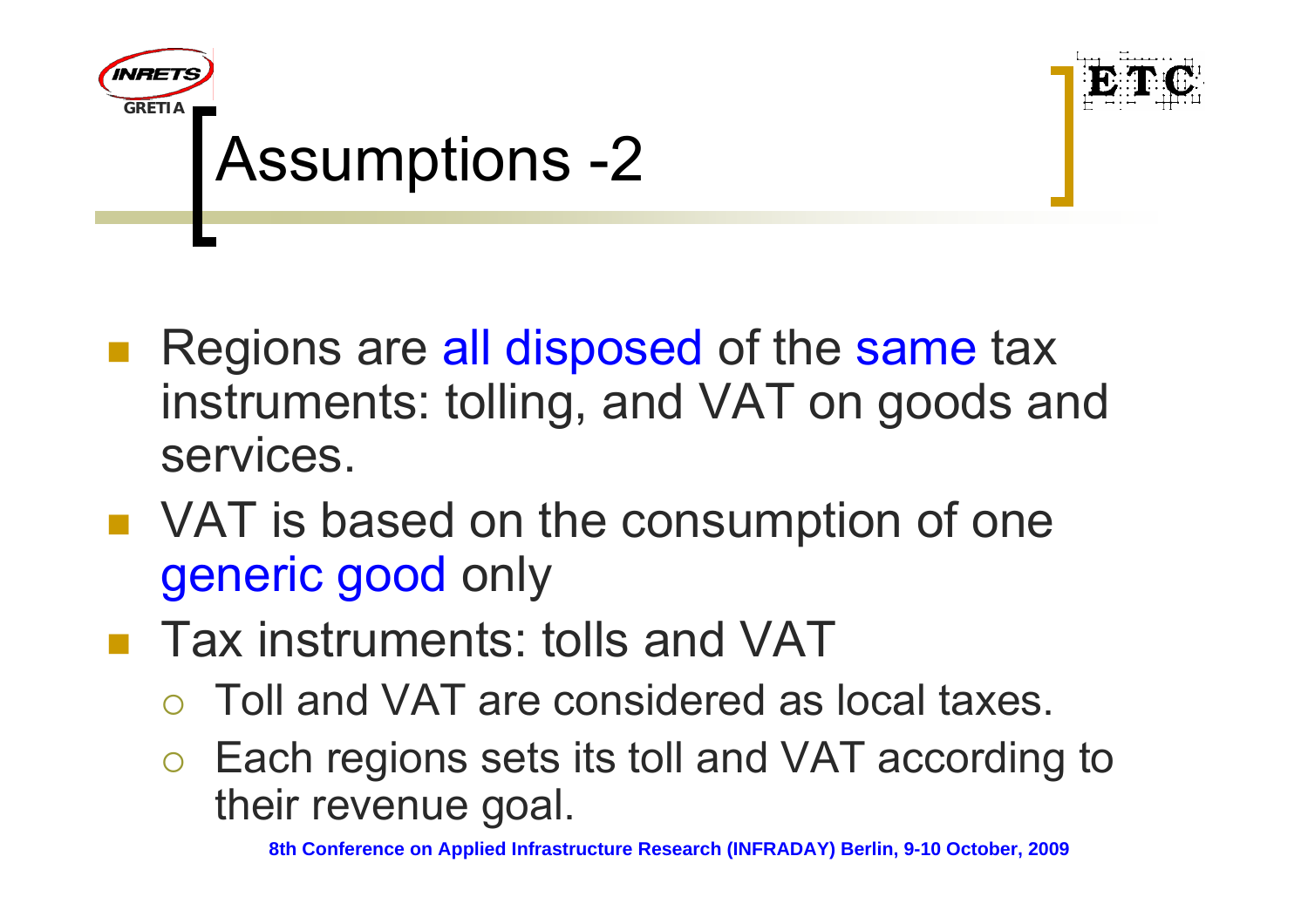



- F **Population is concentrated in nodes** (*n*), (*n*), *<sup>n</sup>*<sup>∈</sup>**<sup>N</sup>**
- T. The transportation system between nodes  $\left(m\right)$  and  $\left(n\right)$  is represented by an arc:  $(a)=(m,n), a \in A, m, n \in \mathbb{N}$
- $\sim$ ■ Regions are denoted by  $(r) \in \mathbf{R}$
- $\Box$ **The region to which node** belongs is called  $R(n)$ (*n*) *<sup>R</sup>*(*n*)
- $\mathcal{L}_{\mathcal{A}}$  Arcs may be connecting two different regions (and tolled by each region): $(a)$  =  $(m, n)$ and  $R(m) \neq R(n)$ will be divided into two arcs. Thus any arc is assumed to belong to a single region.

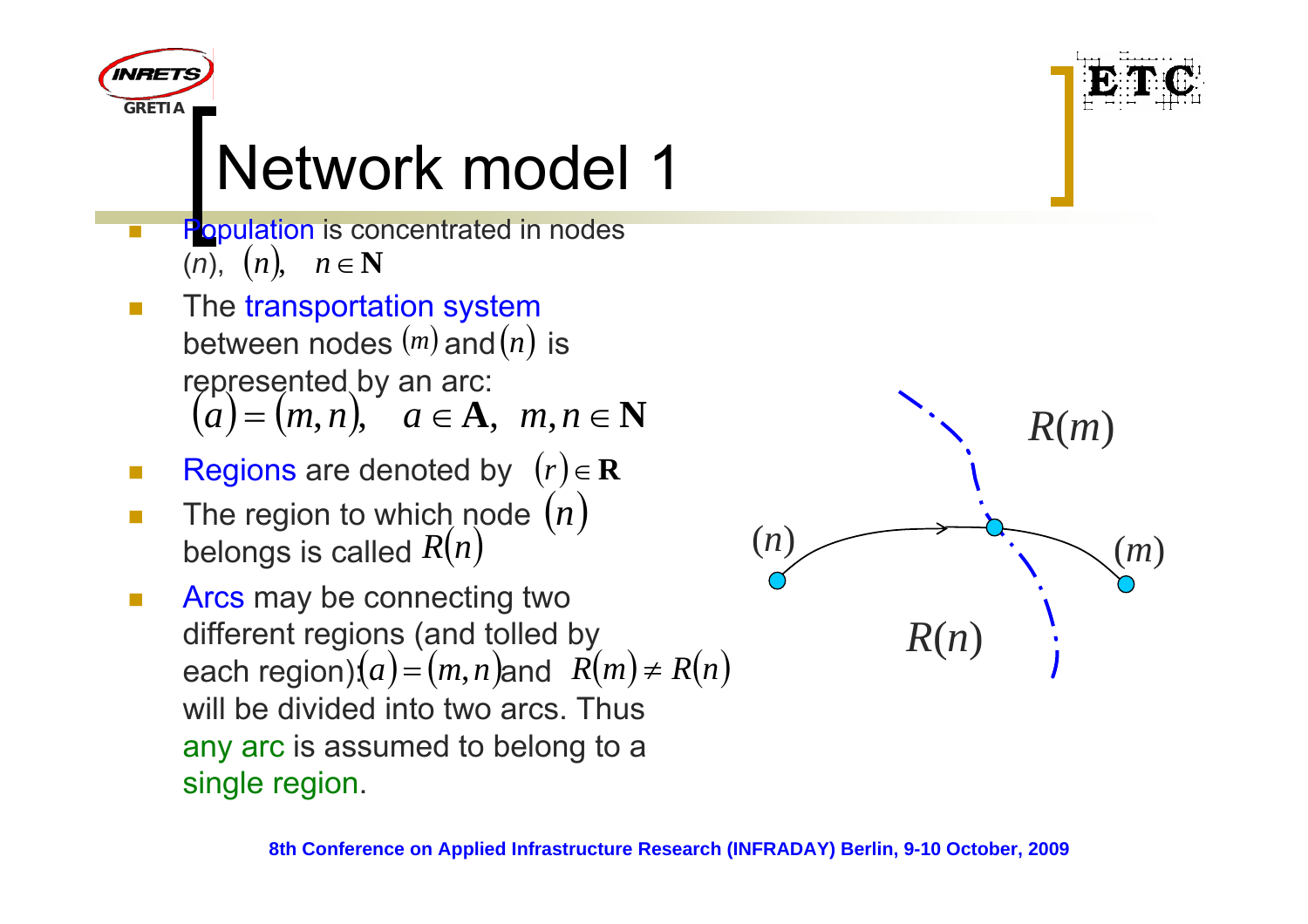



- $\Box$ **Paths**  $(p) \in \mathbf{P}$  connect origins and destinations, which are nodes in the network.
- **The State** ■ An OD (origin-destination) couple is denoted by  $(w) = (m, n)$ ,  $w \in W$ ,  $m, n \in N$
- **The State** ■ The set of paths connecting a given  $OD(w) \in W$  is called  $(P_w)$
- $\Box$ Flows on the network

$$
\circ \quad \text{Flows on an arc } (a) = (m, n), \quad a \in \mathbf{A}, \ m, n \in \mathbf{N}
$$

 $\circ$   $\Phi_{mn}$ : inter flow induced by economic activities (in the present case it is the activity related to the generic good)

 $\circ$   $F_{mn}$  : intra flow. This is the flow on the arc such that  $\Phi_{mn}$  +  $F_{mn}$ is the total flow on arc (*<sup>m</sup>*,*<sup>n</sup>*)

 ${\circ}T_{mn}$  : cost of transportation over arc . Assume that the transportation cost is a linear function of the total flow

$$
T_{mn} = \alpha_{mn} + \beta_{mn}(F_{mn} + \Phi_{mn}) \quad \forall (m, n) \in \mathbf{A}
$$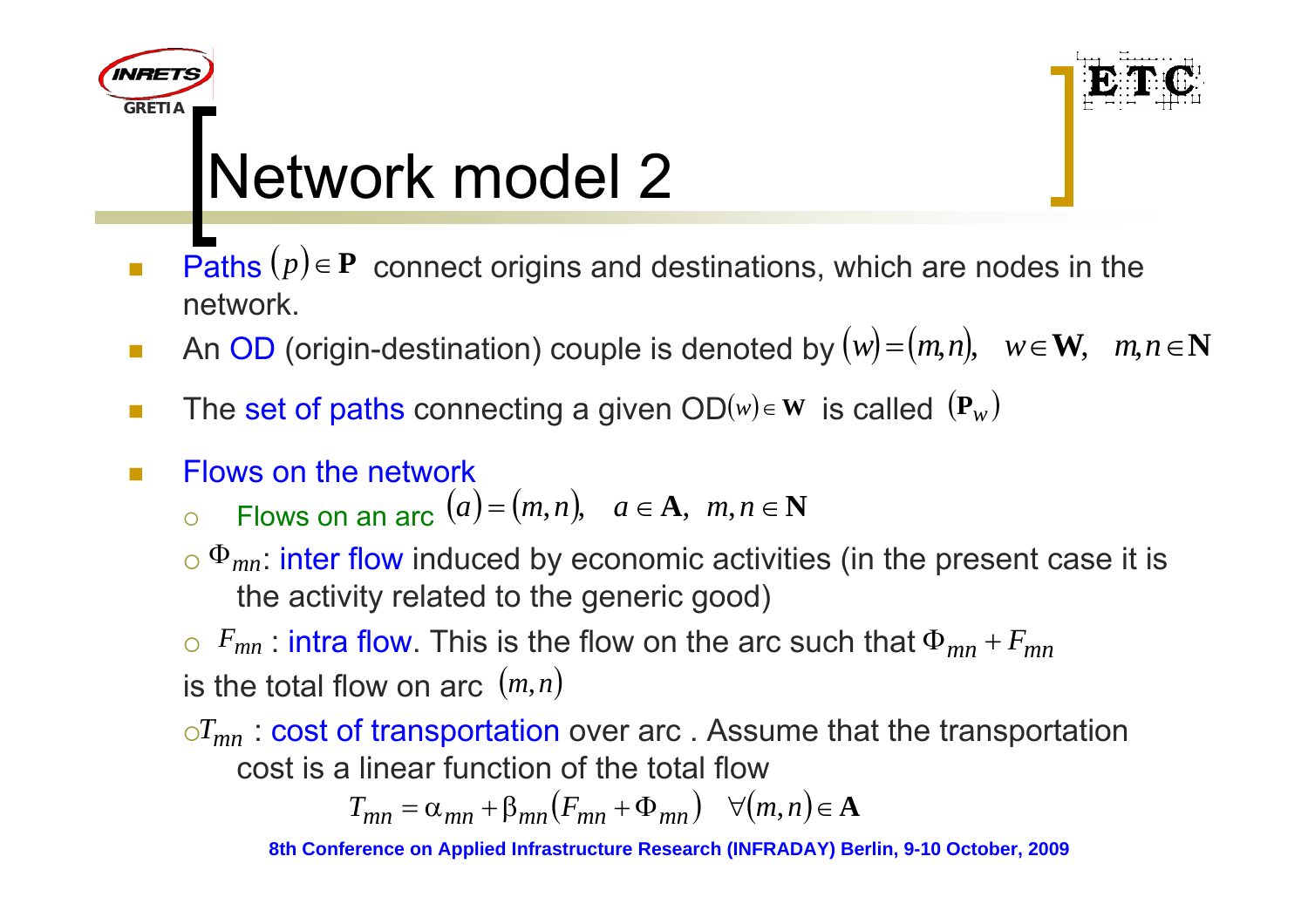

**GRETIA**

*INRET* 

■ *S<sub>mn</sub>* : supply constraint at head node (n) for traffic coming from tail node (*m*)

$$
F_{mn} + \Phi_{mn} \le S_{mn} \quad \forall (m, n) \in \mathbf{A}
$$
 (2)

 $\mathbb{R}^n$ **I** Inverse demand for link :  $(m, n)$ 

$$
\Theta_{mn} = a_{mn} - b_{mn} F_{mn} \quad \forall (m, n) \in \mathbf{A}
$$
 (3)

- $\mathbb{R}^n$ The inverse demand is a function of local flow only.
- $\mathbb{R}^n$ **Equilibrium of link**  $(m, n)$  Given the inter flow  $\Phi_{mn}$ , the intra flow  $F_{mn}$  is completely determined by the equilibrium between supply and demand and the capacity constraints (2). There are three cases of equilibrium.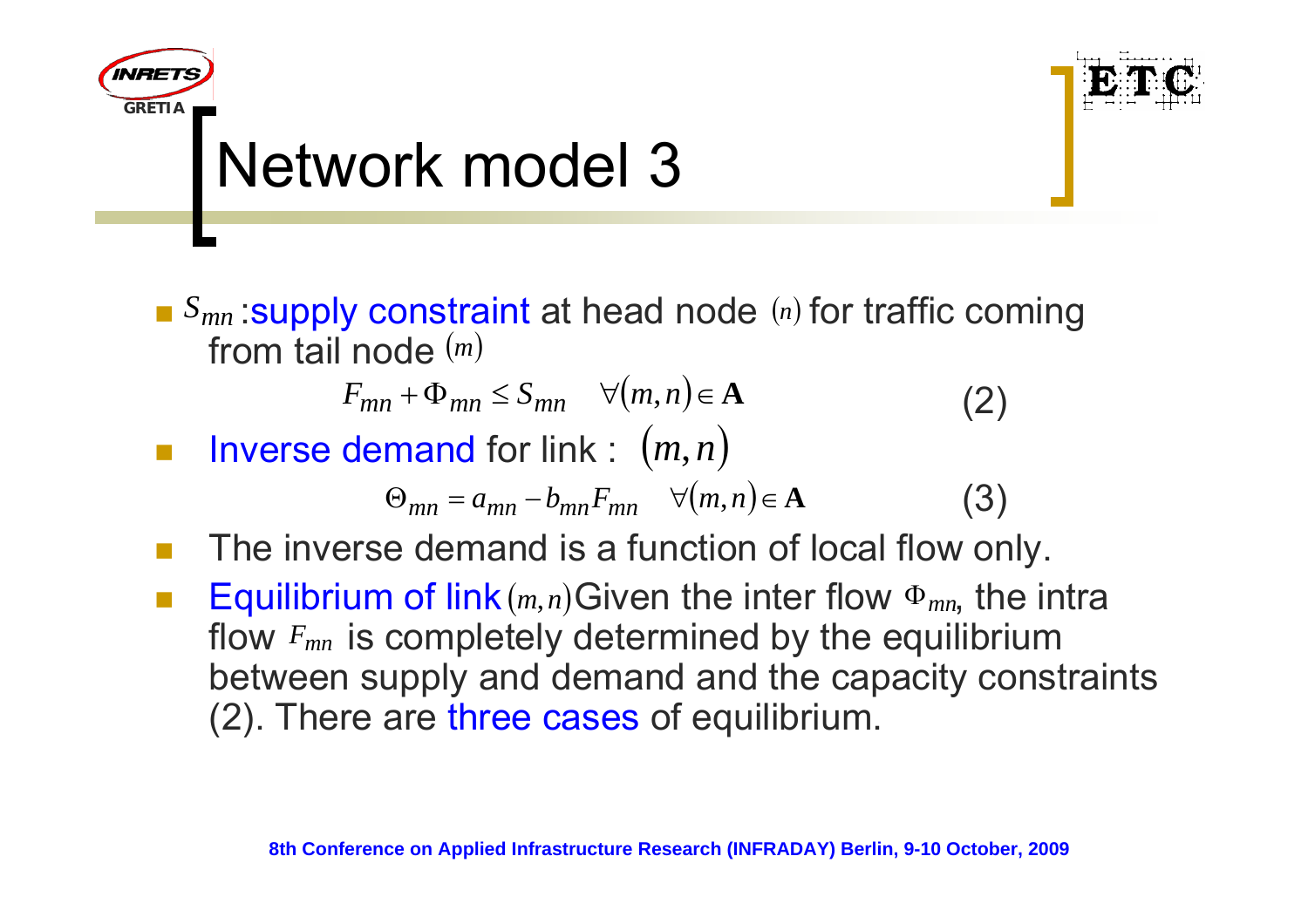



**Case 1**: the intra flow reaches its maximum value, for which the travel cost is less than the inverse demand : Θ*mn*

$$
T_{mn} = \alpha_{mn} + \beta_{mn} S_{mn}
$$
  

$$
\leq \Theta_{mn} = a_{mn} - b_{mn} (S_{mn} - \Phi_{mn})
$$

then the equilibrium intra flow is given by:

$$
F_{mn} = S_{mn} - \Phi_{mn} \tag{4}
$$

This case if and only if

$$
\Phi_{mn} \ge \frac{\alpha_{mn} - a_{mn} + (\beta_{mn} + b_{mn})S_{mn}}{b_{mn}}
$$
(5)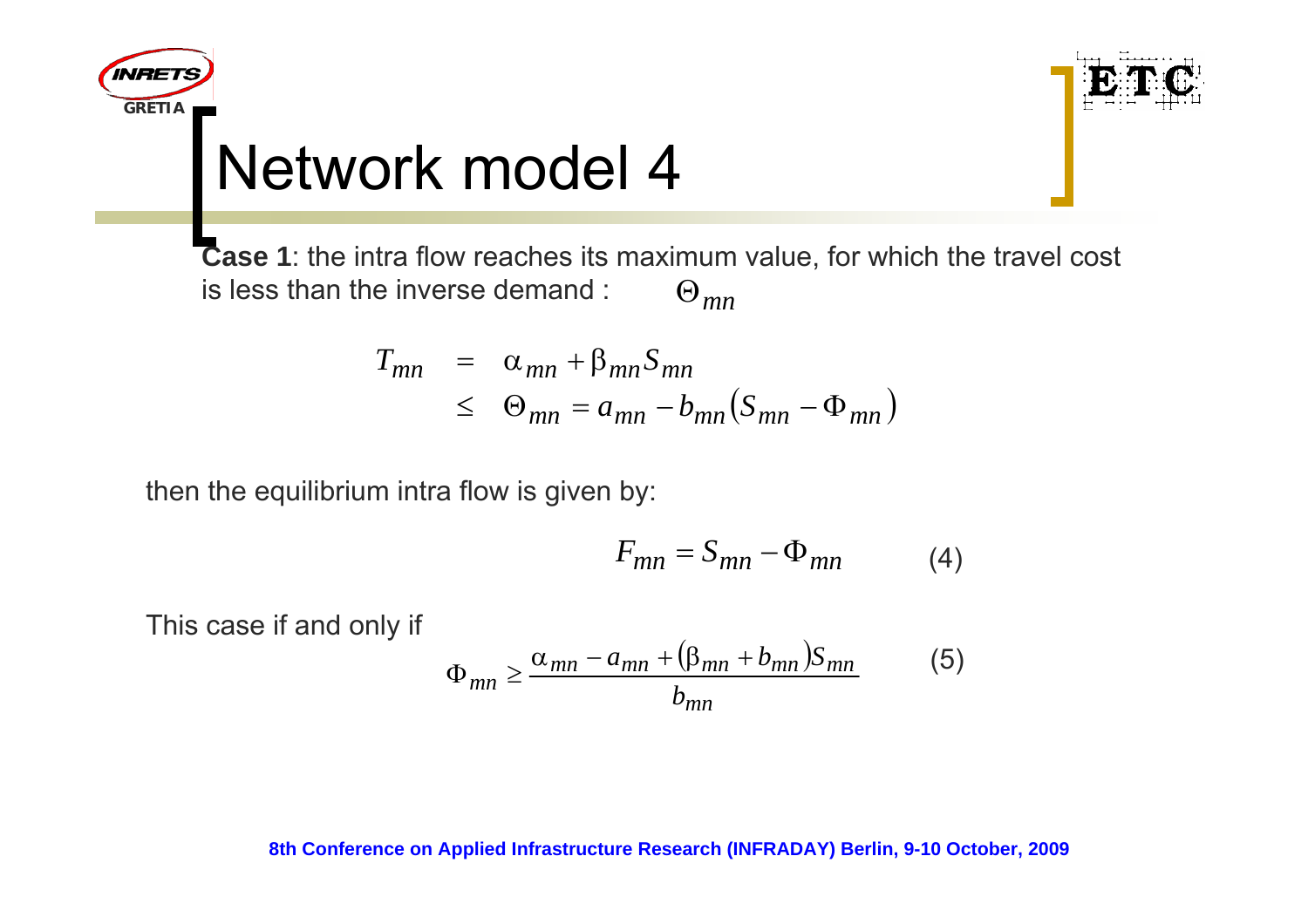



 $\Box$ **Case 2**: Supply equals demand  $T_{mn} = \Theta_{mn}$  From (1) and (3) we deduce

$$
F_{mn} = \frac{a_{mn} - \alpha_{mn} - \beta_{mn}\Phi_{mn}}{b_{mn} + \beta_{mn}}
$$
(6)

 $\mathcal{C}^{\mathcal{A}}$ **The constraint implies that**  $F_{mn} \ge 0$ 

$$
\Phi_{mn} \le \frac{a_{mn} - \alpha_{mn}}{\beta_{mn}} \tag{7}
$$

*F*<sub>mn</sub> +  $\Phi$ <sub>mn</sub>  $\leq$  *S*<sub>mn</sub> The constraint implies that

$$
\Phi_{mn} \le \frac{\alpha_{mn} - a_{mn} + (\beta_{mn} + b_{mn})S_{mn}}{b_{mn}} \tag{8}
$$

 $\overline{\phantom{a}}$  **Case 3**: the intra flow is null, and the travel cost is greater than the inverse demand:  $T_{mn} = \alpha_{mn} + \beta_{mn} \Phi_{mn} \geq \Theta_{mn} = a_{mn}$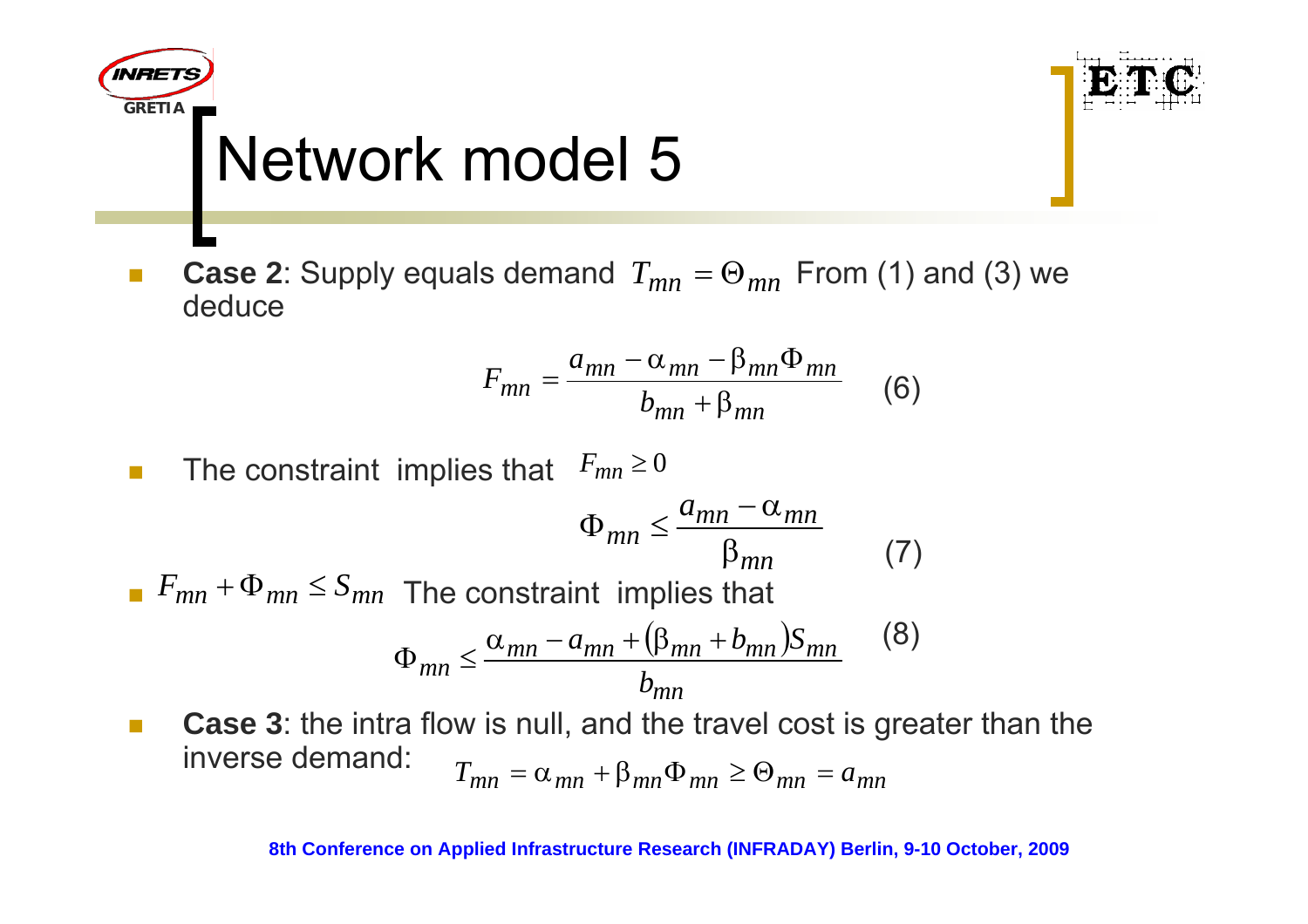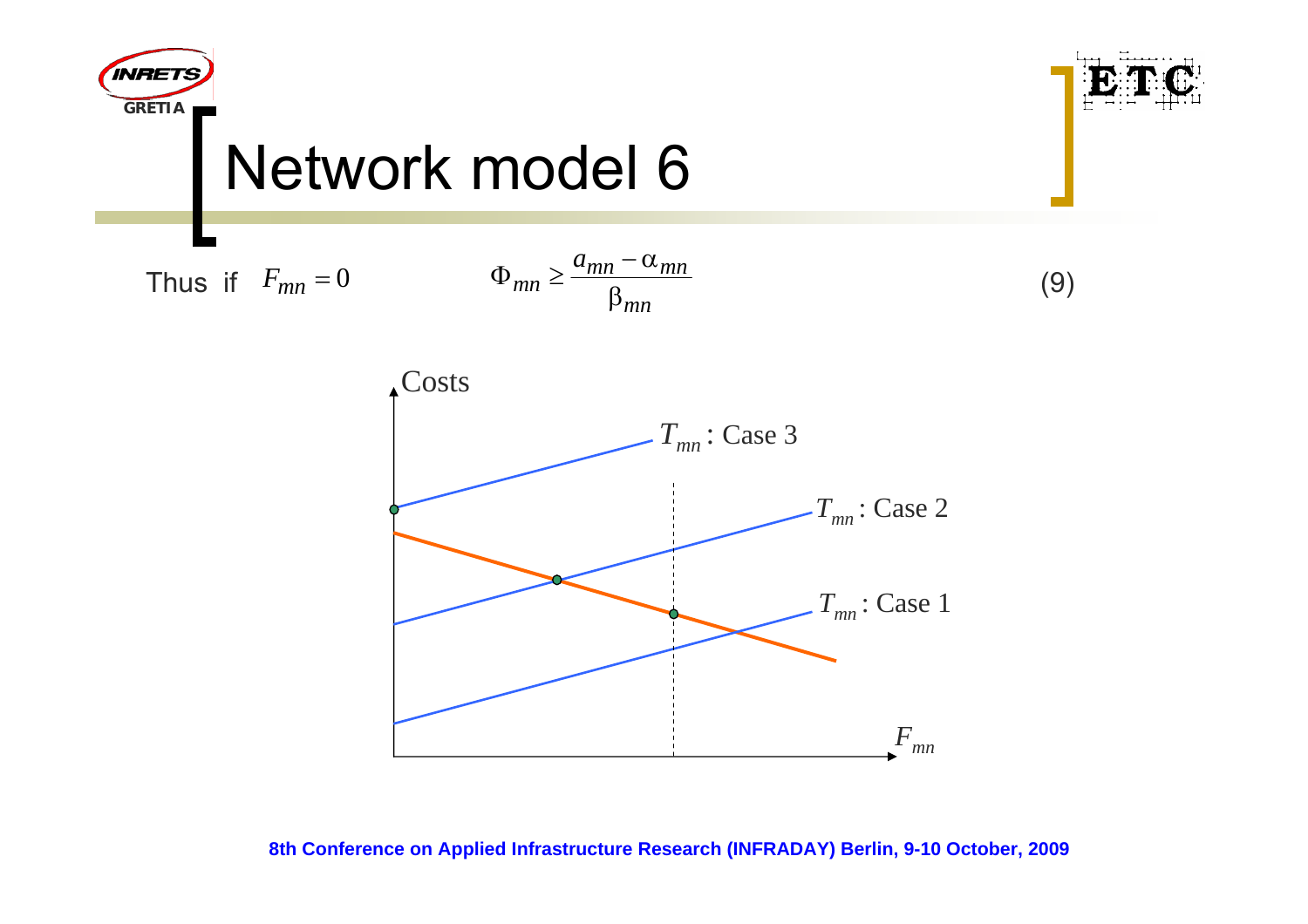| Matrix                                                                                                                                                                                                                                                                                                                                                                                                                                                             | Network model 7 | Exercise 1 |
|--------------------------------------------------------------------------------------------------------------------------------------------------------------------------------------------------------------------------------------------------------------------------------------------------------------------------------------------------------------------------------------------------------------------------------------------------------------------|-----------------|------------|
| \n <b>EXECUTE:</b> \n $S_{nm} \leq \frac{a_{mn} - \alpha_{mn}}{\beta_{mn}}$ \n $S_{nm} \leq \frac{a_{mn} - \alpha_{mn}}{\beta_{mn}}$ \n $S_{nm} \geq \frac{a_{mn} - \alpha_{mn}}{\beta_{mn}}$ \n $S_{nm} = \frac{a_{mn} - \alpha_{mn} - \beta_{mn} \Phi_{mn}}{b_{mn} + \beta_{mn}}$ \n                                                                                                                                                                             |                 |            |
| \n <b>Case 2.</b> \n $S_{mn} \geq \frac{a_{mn} - \alpha_{mn}}{\beta_{mn}}$ \n $S_{mn} \geq \frac{a_{mn} - \alpha_{mn}}{\beta_{mn}}$ \n $S_{mn} \geq \frac{a_{mn} - \alpha_{mn}}{\beta_{mn}}$ \n $S_{mn} \geq \frac{a_{mn} - a_{mn}}{b_{mn}}$ \n $S_{mn} \geq \frac{a_{mn} - a_{mn} + (\beta_{mn} + b_{mn})S_{mn}}{b_{mn}}$ \n $S_{mn} \geq \alpha_{mn} \geq \frac{\alpha_{mn} - a_{mn} + (\beta_{mn} + b_{mn})S_{mn}}{b_{mn}}$ \n $S_{mn} = S_{mn} - \Phi_{mn}$ \n |                 |            |

 $\mathbf{C}$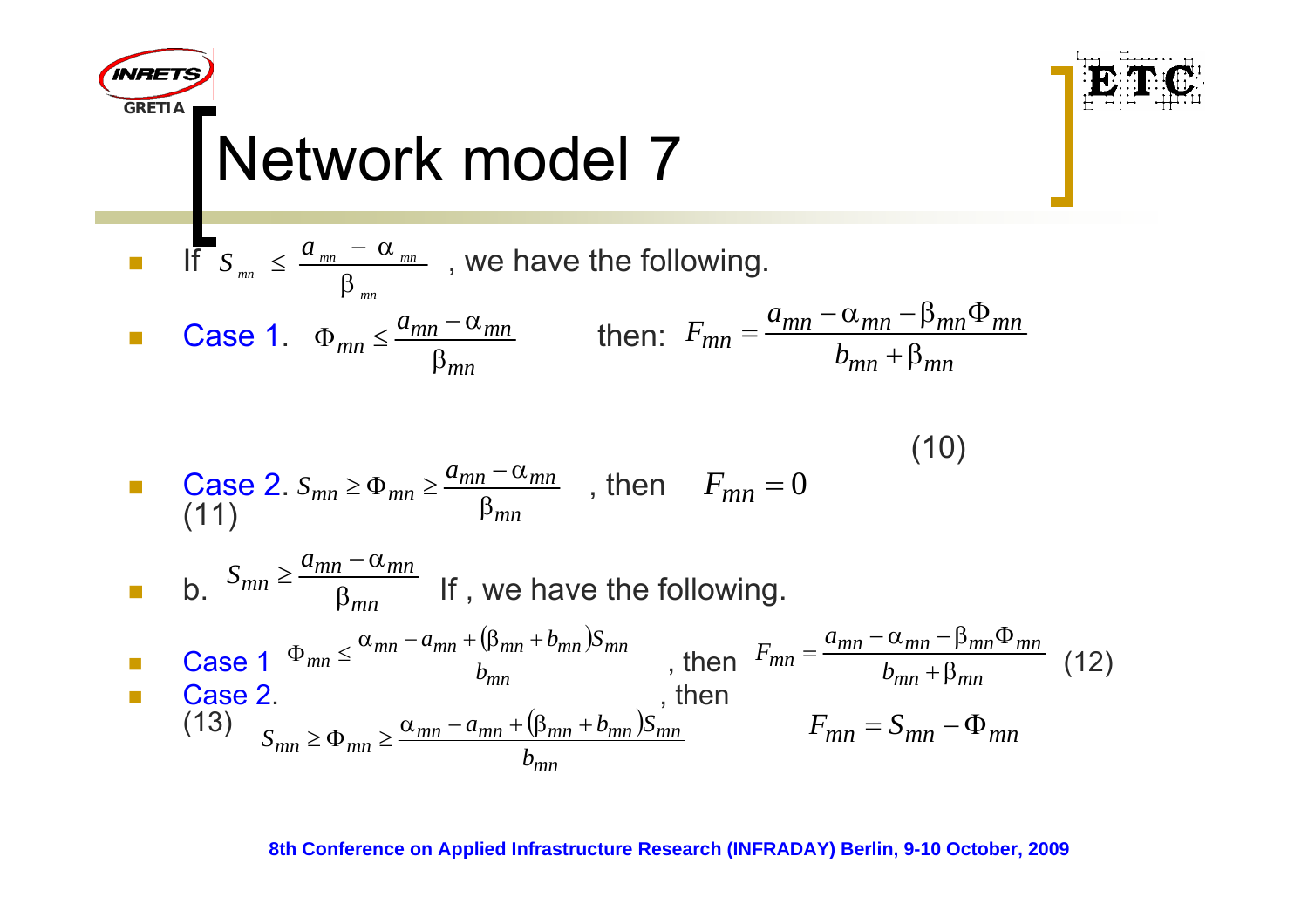



 $(14)$ 

The i**ntra flow** is given by a piecewise linear continuous expression of the inter flow and the link capacity. We summarize (10)-(13) by

$$
F_{_{mn}}\stackrel{\rm\scriptscriptstyle def}{=}L\bigl(\Phi_{_{mn}},S_{_{mn}}\bigr)
$$

 $\blacksquare$ **The intra flow is given by a piecewise linear continuous expression of the inter** flow and the link capacity. We summarize (10)-(13) by

(14)  
\n• The cost of link 
$$
(m, n)
$$
 at link equilibrium  
\nIf  $\Phi_{mn} \leq \frac{a_{mn} - \alpha_{mn}}{\beta_{mn}}$ , we have the following.  
\n**Case 1.**  $S_{mn} \leq \frac{a_{mn} - \alpha_{mn}}{\beta_{mn}}$ , then:  $\Xi_{mn} = \frac{a_{mn}\beta_{mn} + \alpha_{mn}b_{mn}}{b_{mn} + \beta_{mn}} + \Phi_{mn} \frac{b_{mn}\beta_{mn}}{b_{mn} + \beta_{mn}}$  (15)  
\n**Case 2.**  $S_{mn} \geq \Phi_{mn} \geq \frac{a_{mn} - \alpha_{mn}}{\beta_{mn}}$ , then  $\Xi_{mn} = \alpha_{mn} + \beta_{mn}\Phi_{mn}$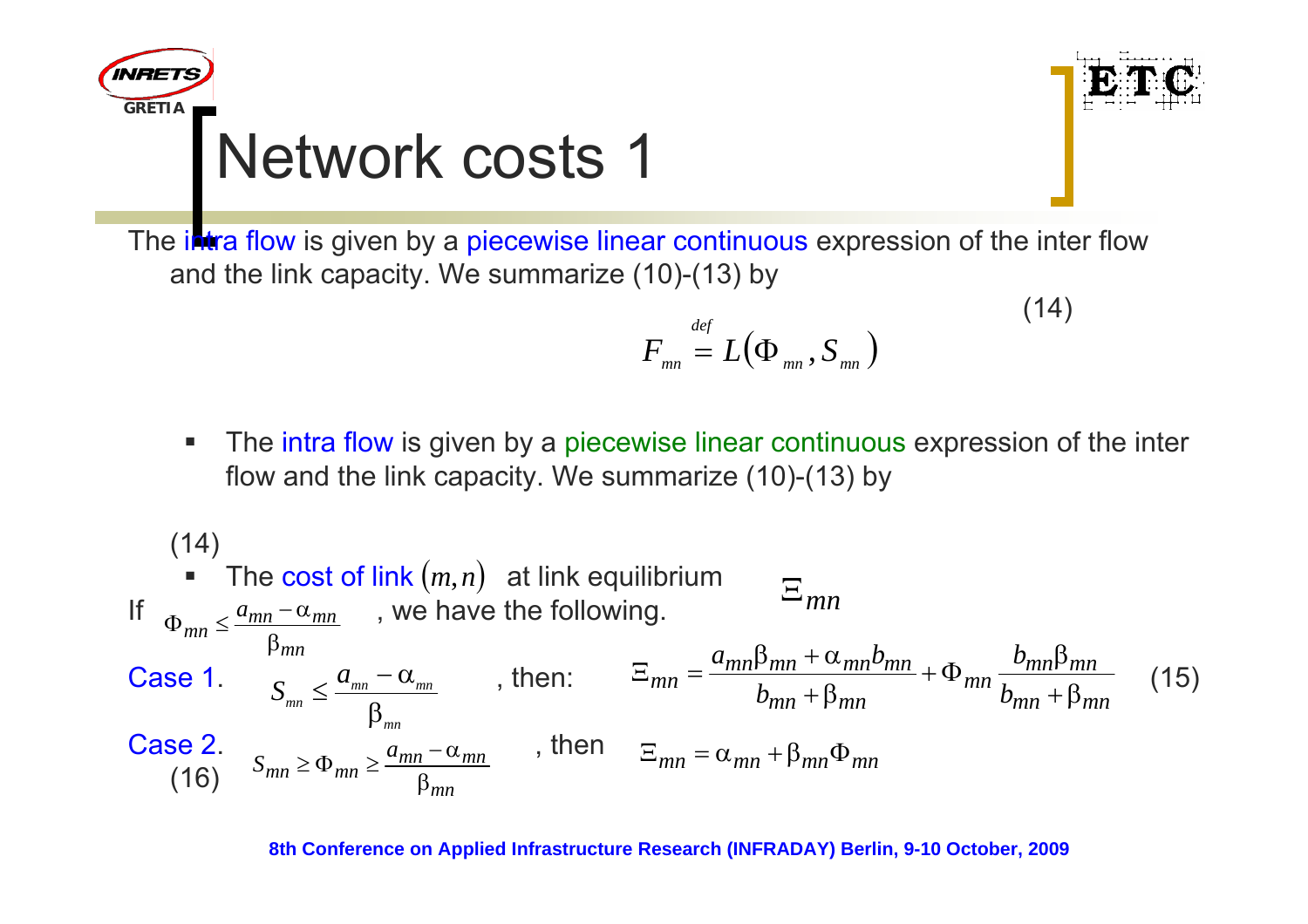



Case 1 
$$
\Phi_{mn} \leq \frac{\alpha_{mn} - a_{mn} + (\beta_{mn} + b_{mn})S_{mn}}{b_{mn}}
$$
, then  $\Xi_{mn} = \frac{a_{mn}\beta_{mn} + \alpha_{mn}b_{mn}}{b_{mn} + \beta_{mn}} + \Phi_{mn} \frac{b_{mn}\beta_{mn}}{b_{mn} + \beta_{mn}}$ 

Case 2. 
$$
S_{mn} \ge \Phi_{mn} \ge \frac{\alpha_{mn} - a_{mn} + (\beta_{mn} + b_{mn})S_{mn}}{b_{mn}}
$$
, then  $\Xi_{mn} = a_{mn} - b_{mn}S_{mn} + b_{mn}\Phi_{mn}$  (18)

We summarize (15)-(18) by .

$$
\Xi_{nm}=\Xi_{nm}(\Phi_{nm})
$$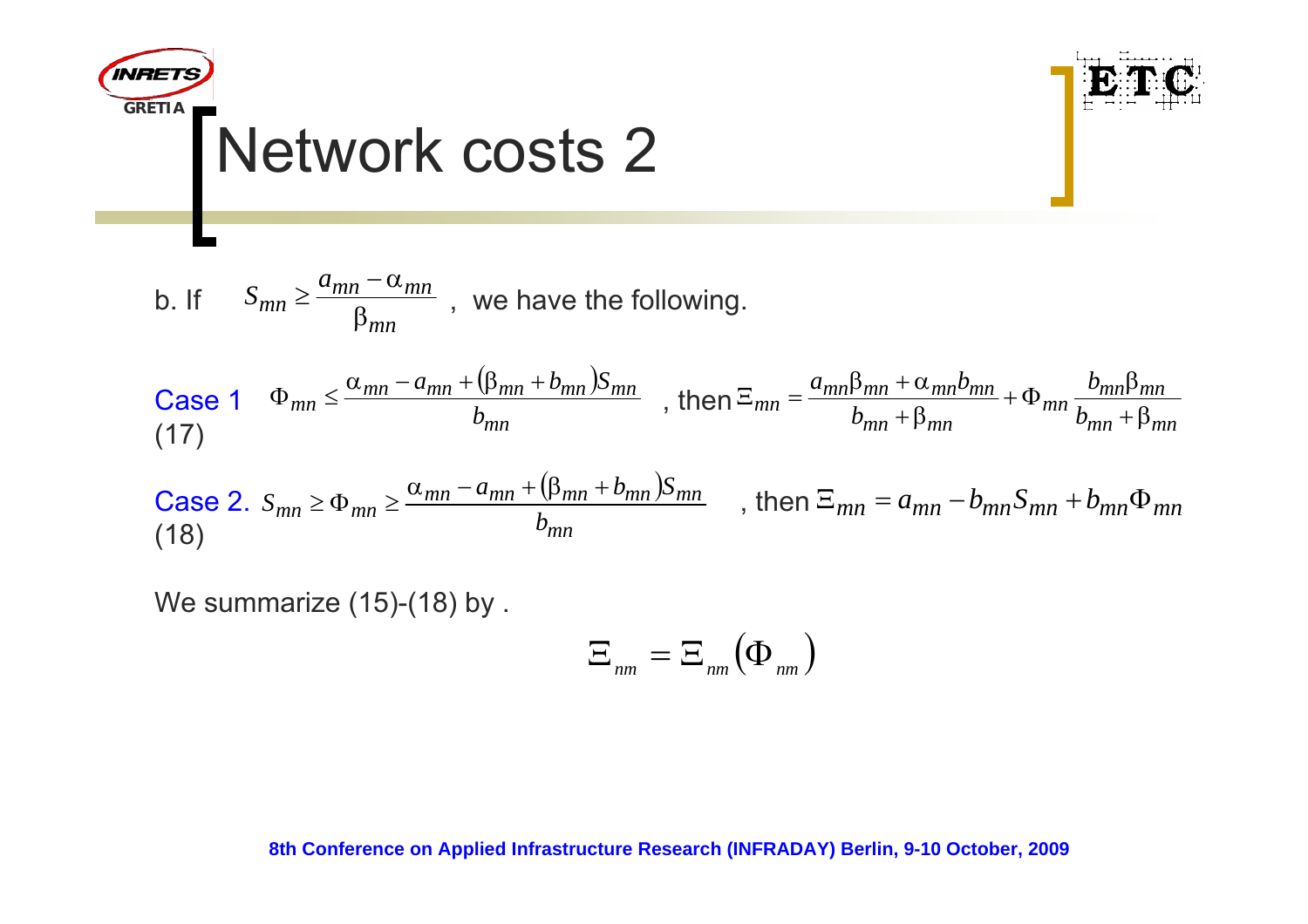



Toll and VAT based costs:

*Customers*One generic good is considered. The demand function for this good at node  $(n)$  is given by:  $\qquad \Pi_{n} = e_{n} - f_{n}C_{n}$ 

```
with the cost 
Cn
```

```
The maximum possible demand \ ^{e}_{n}is a fraction of population \;N^{}_{n}\;
```
The number of customers who accept a cost in the interval  $\left[C_{n},C_{n}+dC_{n}\right]$ 

Is given by:  $\ f_n \ dC_n$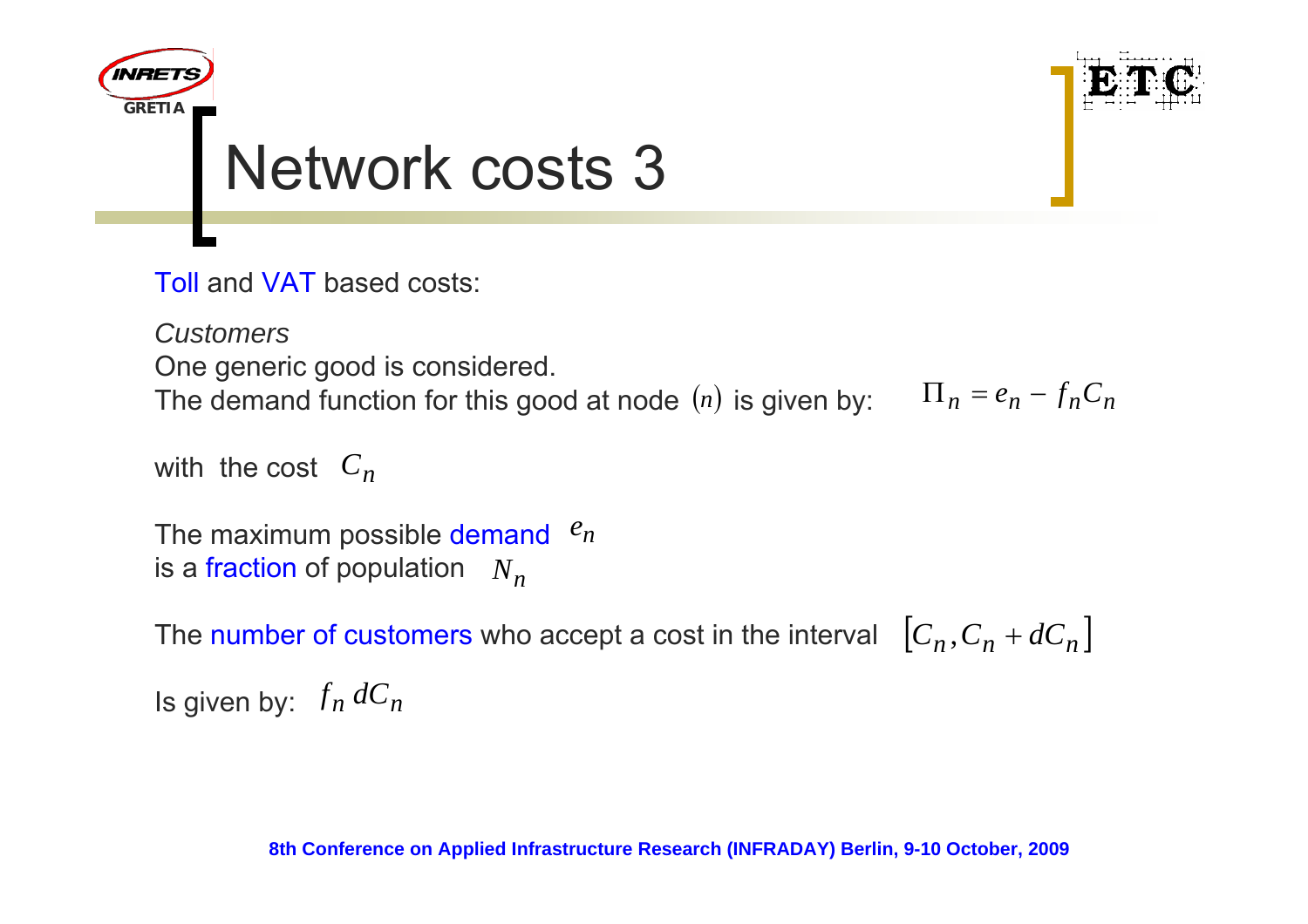



- •It is assumed that the supply at each node adjusts to the demand.
- •The price of the generic good is uniform, only the VAT depends on the region.
- $\bullet$ The price of the generic good at any *Mocation* is identical to the VAT at the same location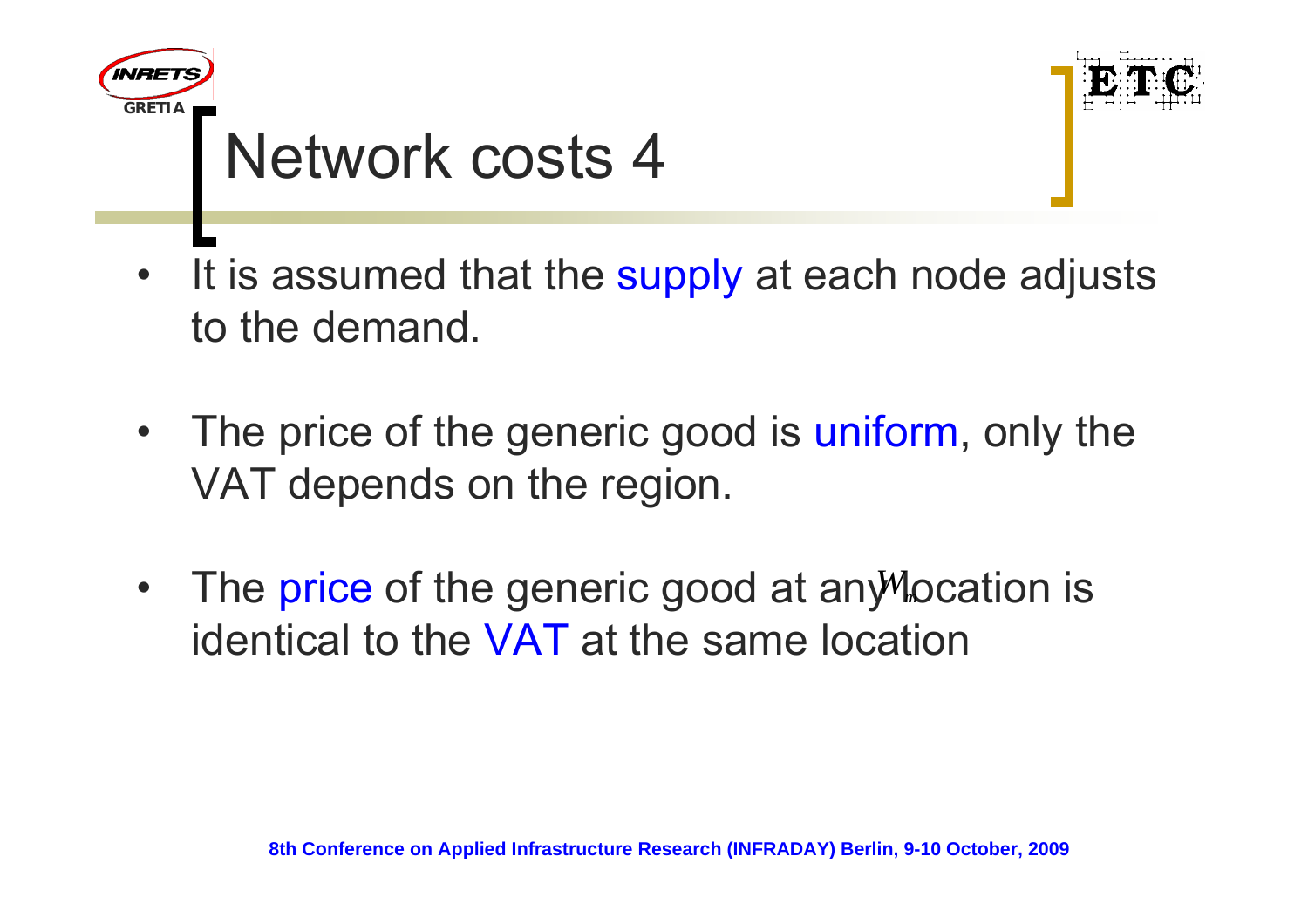



Distribution of demand with respect to destination

 $\sf Unlimited$  supply at any destination  $\;(m)$  , i.e. supply adjusts to demand Let  $\,C_{_{nm}}$  be the OD cost  $\;\;(n)$   $\!\to$   $\!(m)$ 

Logit model for the choice of consumers

$$
\mathbf{P}(n \to m \mid C_n) = \frac{e^{-\theta C_{nm}}}{\sum_{j} e^{-\theta C_{nj}} + e^{-\theta C_n}}
$$

The number of consumers at who choose the destination (*m*) to acquire the good is given by:

$$
N_{nm} = \int_0^{e_n/f_n} dC_n \, \mathbf{P}\big(n \to m\big|\, C_n\big)
$$

$$
N_{nm} = \Delta_{nm}(C) = \left[ e_n - \frac{f_n}{\theta} \ln \left( \frac{\sum_{j} e^{-\theta C_{nj}} + 1}{\sum_{j} e^{-\theta C_{nj}} + e^{-\theta e_n/f_n}} \right) \right] \frac{e^{-\theta C_{nm}}}{\sum_{j} e^{-\theta C_{nj}}}
$$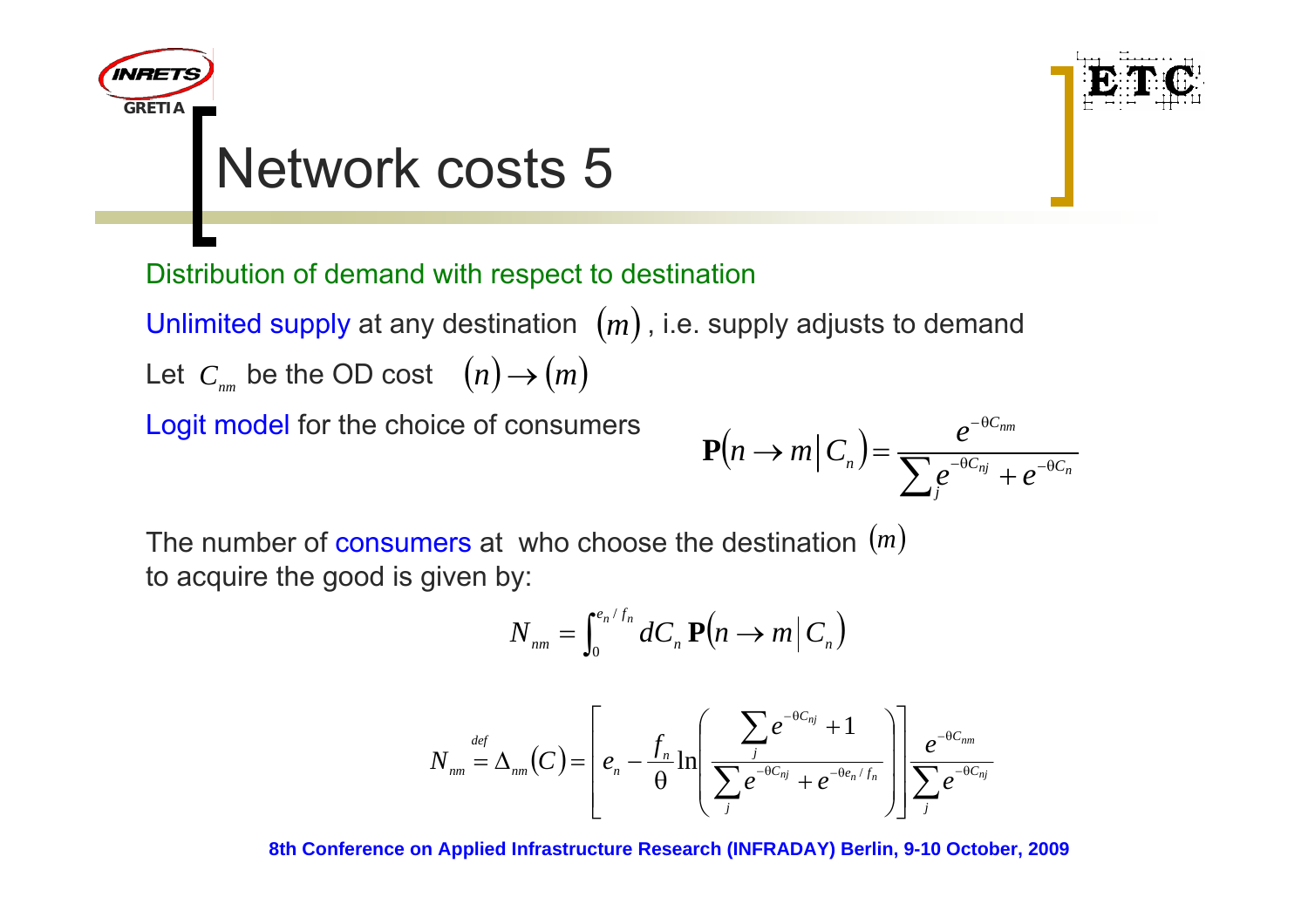



The number of potential consumers at  $(n)$  who do not consume is given by

$$
N_{n0} = \frac{f_n}{\theta} \ln \left( \frac{\sum_j e^{-\theta C_{nj}} + 1}{\sum_j e^{-\theta C_{nj}} + e^{-\theta e_n/f_n}} \right)
$$

#### Network equilibrium

 $\mathsf{Path} \text{ flows: } \Psi_p, \ p \in \mathbf{P} \text{ and } \text{arc flows } \Phi_a = \sum_{p/a \in p} \Psi_p, \quad F_a = L_a(\Phi_a, S_a), \quad a \in \mathbf{A} \text{ and } \text{and } \text{arc flows } \Phi_a = \sum_{p/a \in p} \Psi_p, \quad b \in \mathbf{P} \text{ and } \text{arc flows } \Phi_a = \sum_{p/a \in p} \Psi_p, \quad b \in \mathbf{P} \text{ and } \text{arc flows } \Phi_a = \sum_{p/a \in p} \Psi_p, \quad b \in \mathbf{P} \text{ and } \text{arc flows } \Phi_a = \sum_{p$ 

Total flow on arcs: 
$$
\Phi_a + F_a = \Phi_a + L_a(\Phi_a, S_a), \quad a \in \mathbf{A}
$$

Arc tolls:  $t_{\scriptscriptstyle{a}}^{}$  ,  $a$   $\in$   ${\bf A}$ 

 $\begin{array}{ll} \mathsf{Arc\; costs:} & \Xi_{_a}(\Phi_{_a}), & a\in\mathbf{A} \end{array}$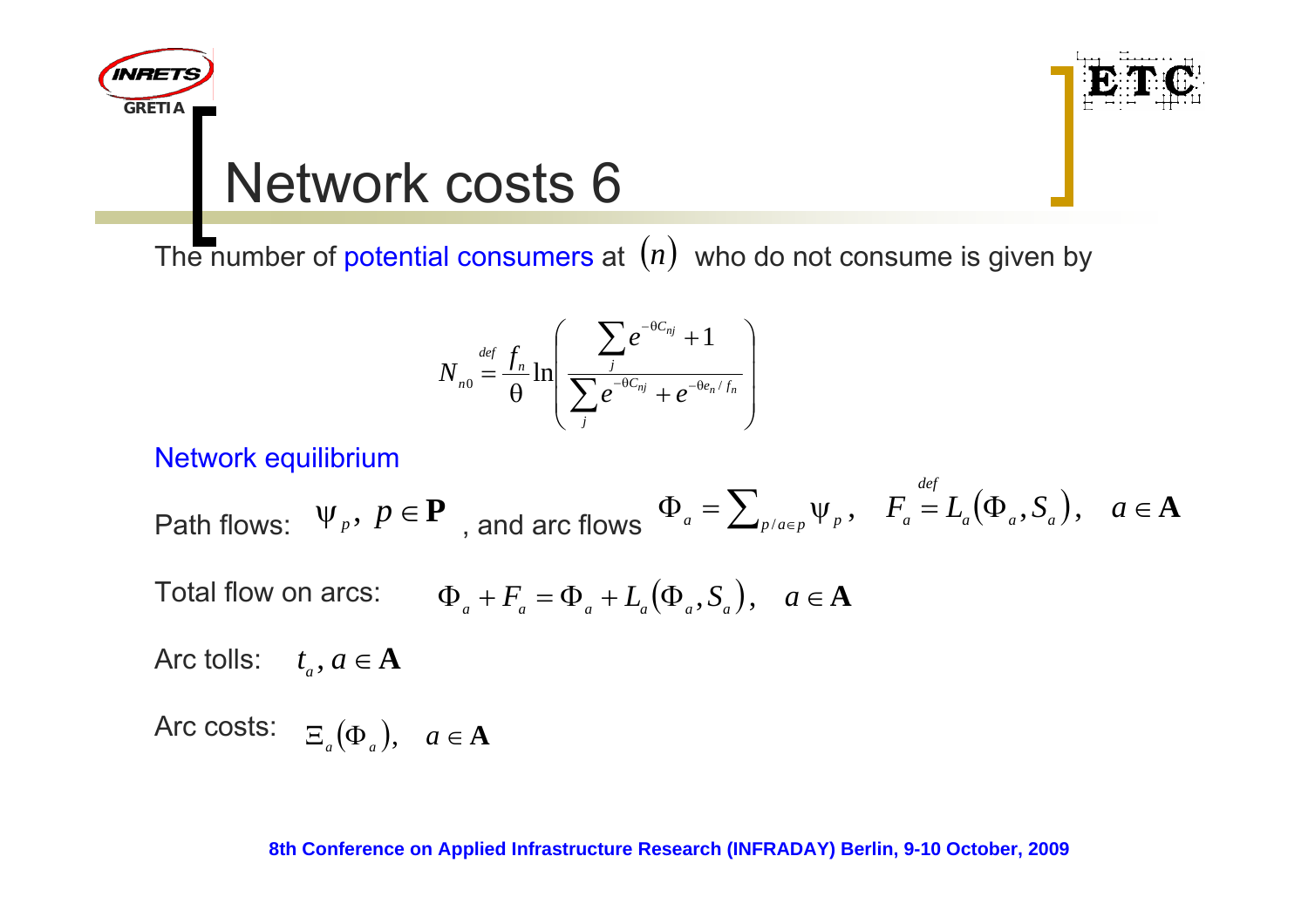

- $\mathbb{R}^3$ **Path costs:**  $\qquadGamma_p = \sum_{a \in p} \Xi_a(\Phi_a), \quad p \in \mathbf{P}$
- $\overline{\phantom{a}}$ **OD costs:**  $C_{nm} = \lambda \left(\text{Min}_{p \in \mathbf{P}_{mn}} \Gamma_p \right) + W_m$
- $\mathcal{L}_{\mathcal{A}}$  $D$  **D** demand:  $D$ <sub>*mn*</sub> = μΔ<sub>*mn*</sub> (*C*) (20)

**GRETIA**

**INRET** 

- 
- $\mathbb{R}^2$  the fraction of the OD cost supported by each consumer (shipping and transportation costs can be divided among several consumers)

$$
\lambda\in\left]0,1\right[
$$

**The State** the impact of demand for the good on travel demand.

$$
\mu\in\left]0,1\right[
$$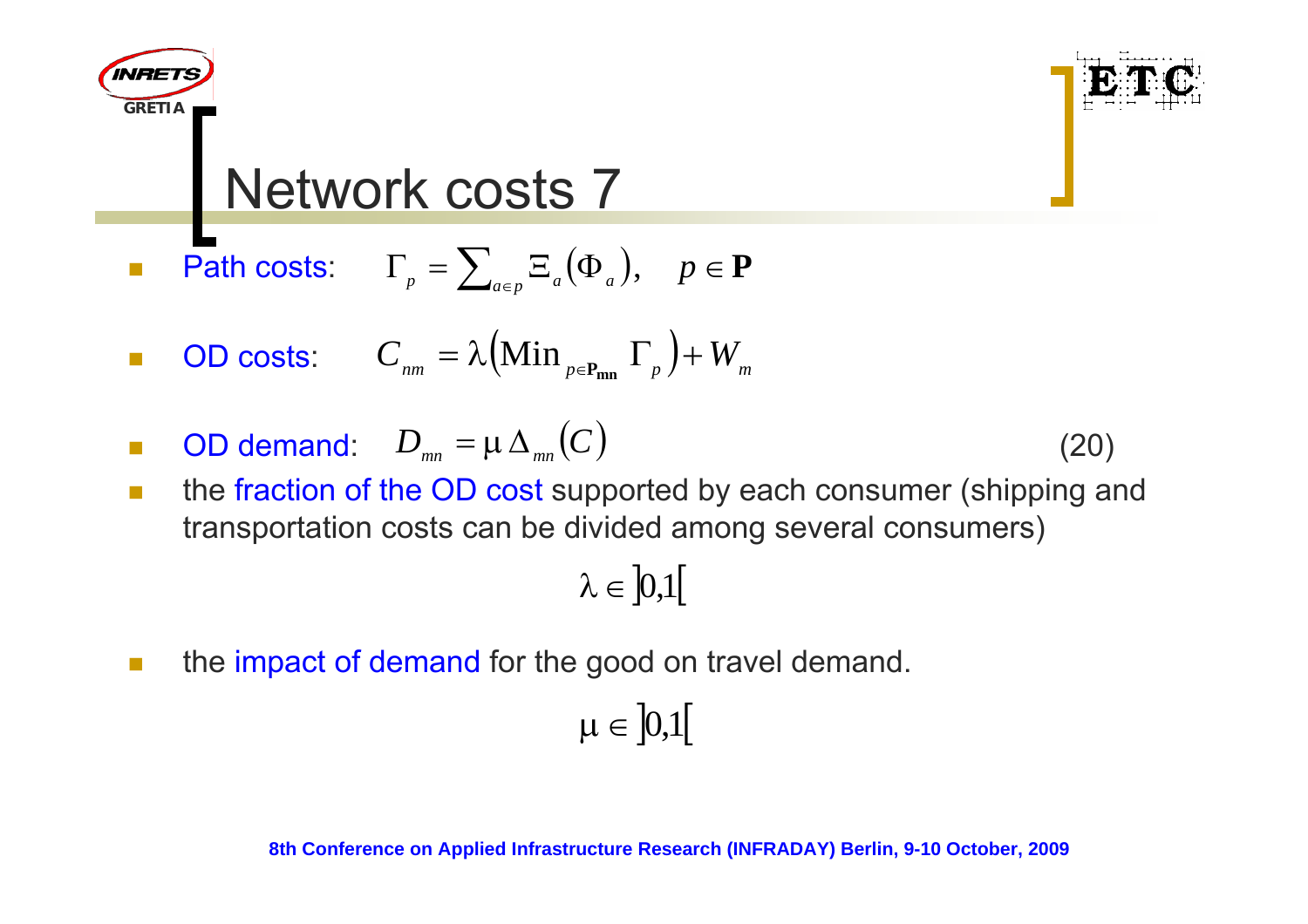

 $\Box$ The constraints on flows are:

$$
K(C) = \begin{vmatrix} \psi_{p} \ge 0 & \forall p \in \mathbf{P} \\ D_{nm} = \Delta_{nm}(C) = \sum_{p \in \mathbf{P}_{nm}} \psi_{p} & \forall (m, n) \in \mathbf{W} \\ \Phi_{a} = \sum_{p/a \in p} \psi_{p} \le S_{a} & \forall a \in \mathbf{A} \end{vmatrix}
$$
 (21)

- **The State**  The set of constraints is convex and linear, and depends on OD costs *C*. (22)  $\sum_{nm} \sum_{m} \lambda \left( \text{Min}_{p \in P_{mn}} \Gamma_p \right), \quad C_{nm} = \sum_{nm} + W_m$
- $\mathcal{L}_{\mathcal{A}}$  The equilibrium conditions are given by the following variational inequality:

$$
(\lambda \Gamma_p - \Sigma_{nm}) \Psi_p = 0 \quad \forall p \in \mathbf{P}_{nm}, \quad \forall (m, n) \in \mathbf{W}, \quad \forall \Psi_p \in K(C) \quad (23)
$$

**In** This variational inequality expresses the optimality condition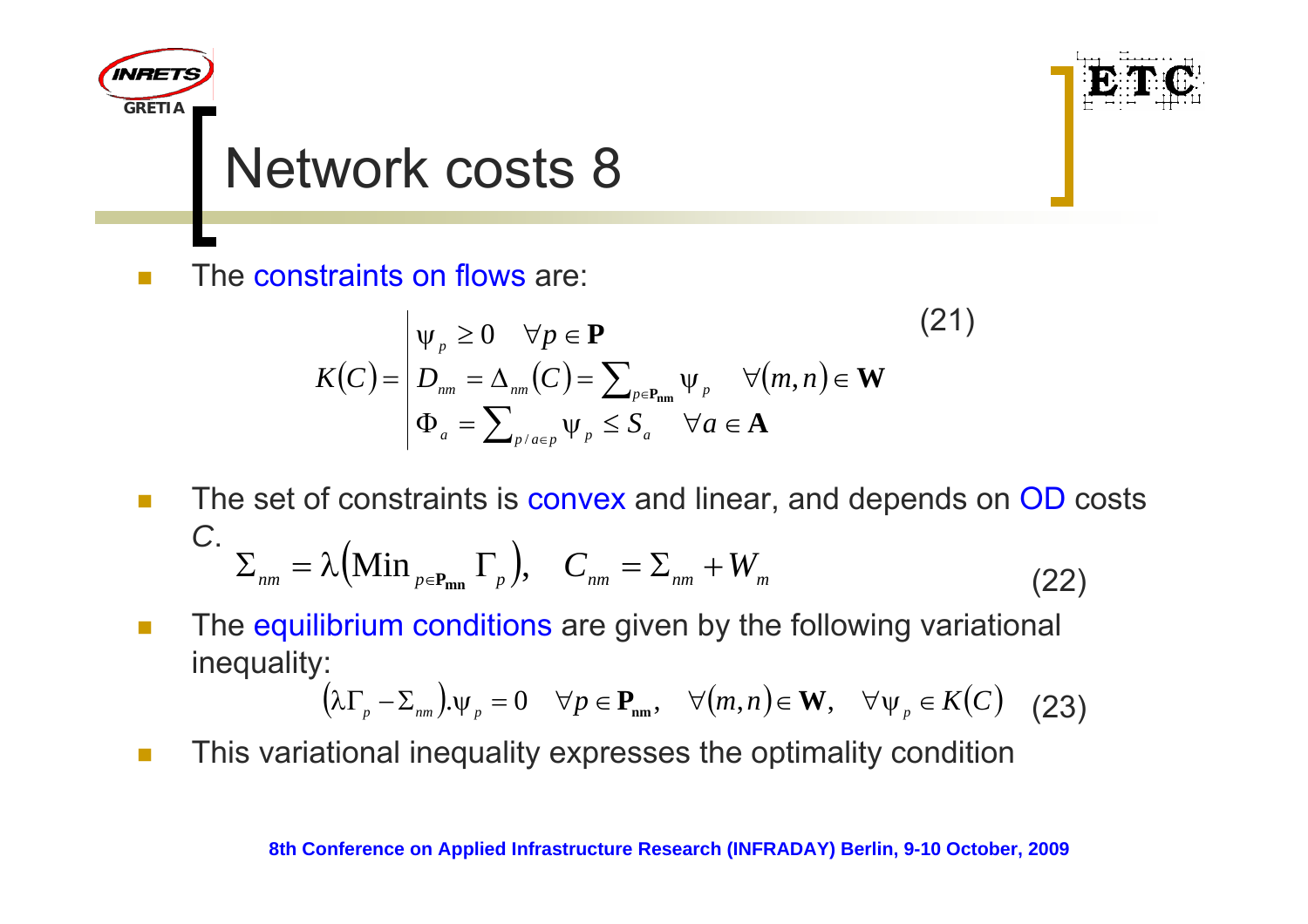**GRETIATINFIETS** WO regions model competing using tolls and VAT 1



 $\sim$ The elements of the model are the following:

- $\overline{\mathcal{A}}$ There are two regions *i* = 1 and 2
- Π Region  $(i)$  applies a VAT  $W_i$  on consumption and a toll  $t_i$  on transportation  $\rho_i(x_i)dx_i$ transportation  $\rho(x_i)dx_i$
- $\overline{\mathcal{A}}$ **The population density is**  $\varphi_i(x_i, \tau) d\tau$ , with  $x_i$  the distance to the closest centre over the border
- **COL** ■ The density of consumers at distance *x<sub>i</sub>* to the closest centre over the border with travel cost τ is  $\varphi_i(x_i, \tau) d\tau$
- **COL The density of the population with respect to the travel cost**  $\tau_i$  is given by:

$$
P_i(\tau_i) d\tau_i = d\tau_i \int_{(i)} \rho(x_i) \varphi_i(x_i, \tau_i) dx_i \qquad (24)
$$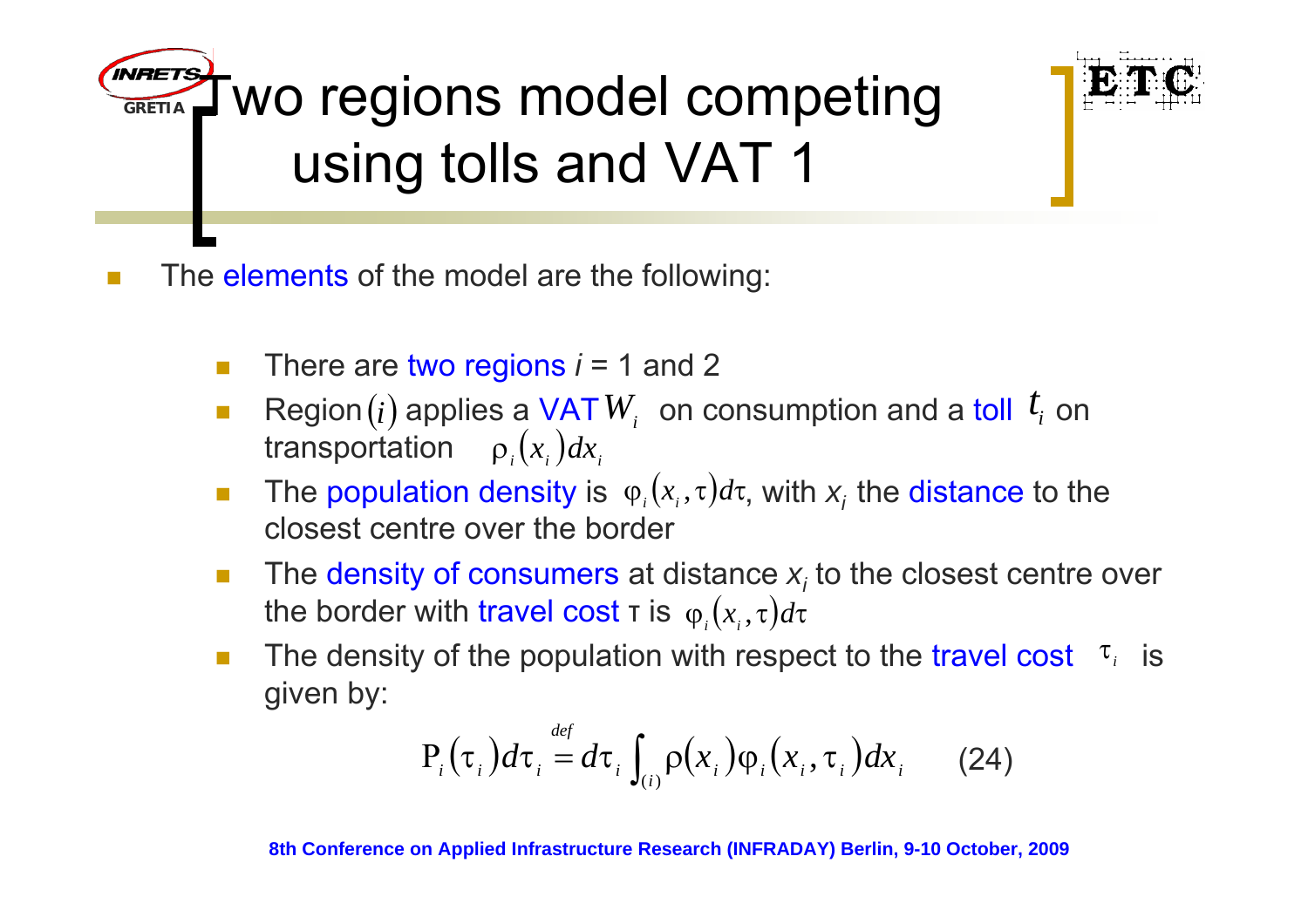**GRETIA**<sub>≏F</sub>Two regions model competing using tolls and VAT 2



- Π ■ The total population of region  $(i)$  is:  $N_i = \int_0^\infty \rho_i(x_i) dx_i = \int_0^\infty P_i(\tau_i) d\tau_i$
- $\mathcal{L}_{\mathcal{A}}$ **Cost of buying in region**  $(j)$ :  $\lambda(\tau_i + t_i + t_j) + W_j + \eta_i$ , with
	- ${}_{\circ}$   $\eta$ <sub>*i*</sub> a random variable expressing the variability of consumers, the variability of the consumer perception of items such as travel time, the variability of travel costs,
	- $\circ \lambda$  the coefficient of impact on traffic of demand
	- $\circ$ Cost of buying in region  $(l)$ :  $W_i + \zeta_i$ , with  $\zeta_i$  a random variable expressing the variability of consumers and consumer perception.  $(i)$   $\in$   $W_{i}$  +  $\zeta_{i}$  , with  $\zeta_{i}$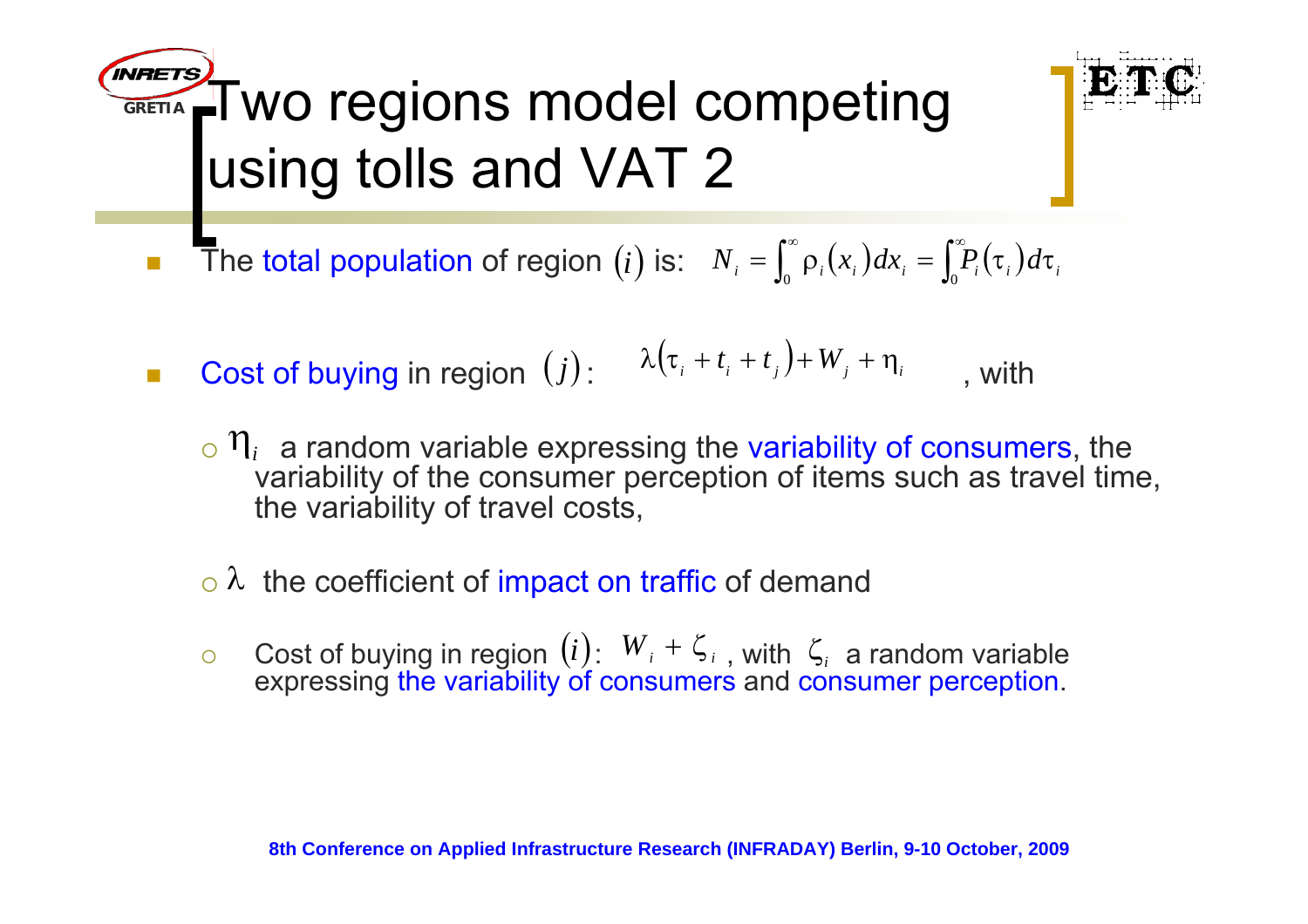#### **INRETS**  $\mathbf{A}_\mathbf{r}$ Two regions model competing **GRETIA**using tolls and VAT 3



The probability for a consumer in region  $\left( i\right)$  to buy in region  $\left( j\right)$  is given by:

$$
\mathbf{P}[i \to j] = \mathbf{P}[\eta_i - \zeta_i \le W_i - W_j - \lambda(\tau_i + t_i + t_j)]
$$
  
=  $G_i(\Delta W - \lambda t)$ 

with notations: *i j def*  $\Delta W = W_i - W_j$   $t = t_i + t_j$  $G_i(\sigma) \stackrel{def}{=} \frac{1}{1 + \exp(-\theta_i \sigma)} \stackrel{def}{=} \int_{-\infty}^{\sigma} g_i(s) ds$   $g_i(s) = \frac{\theta_i \exp(-\theta_i s)}{(1 + \exp(-\theta_i s))^2}$ 

> •The population in the simplified model is not concentrated on point-wise nodes but spread,

- The assignment is simplified (travel costs are independent of flows),
- The distribution is simplified (the demand function is simplified with ).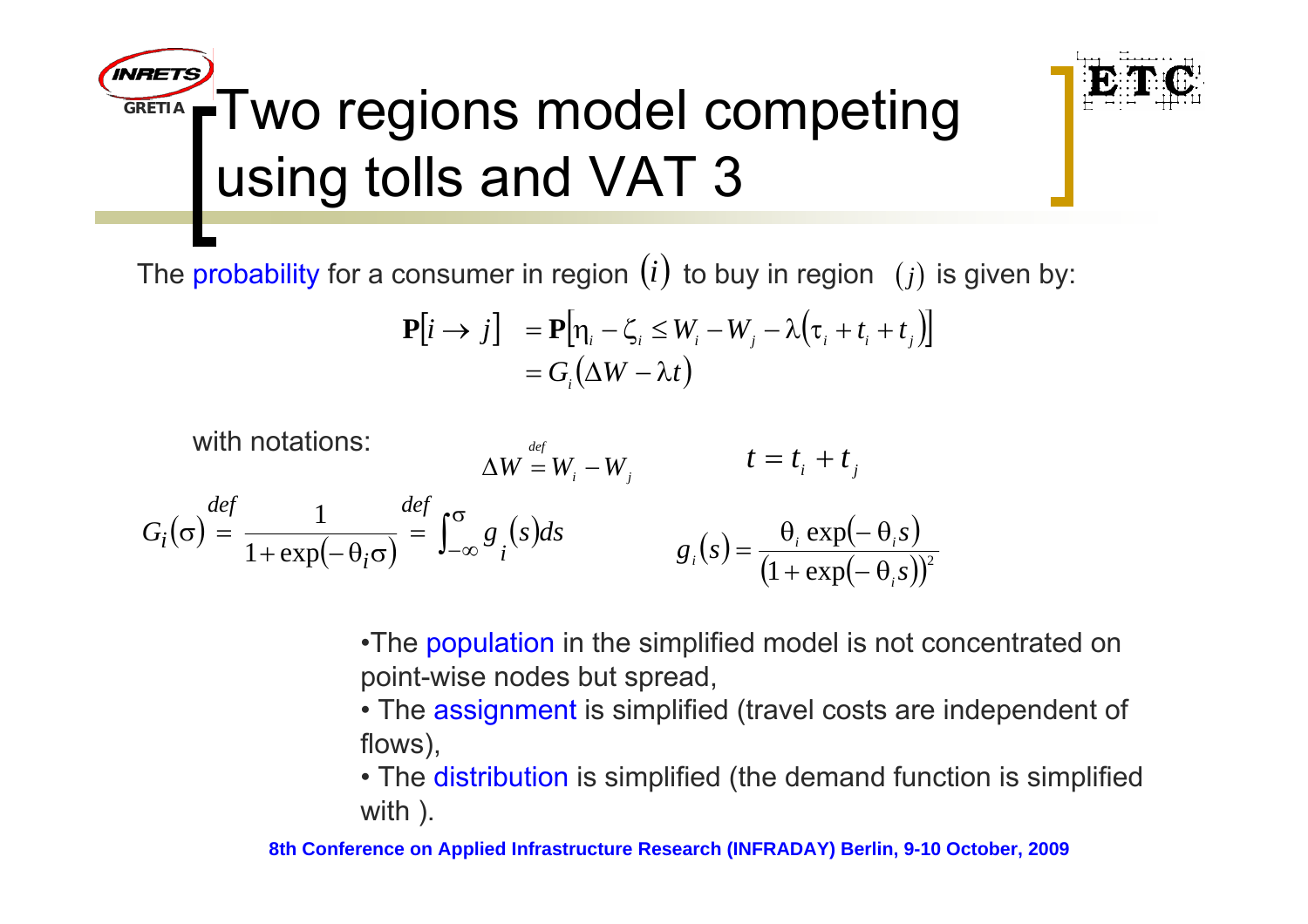



 $(26)$ 

**Consumers** 

The number of consumers of region (*i*) buying in (*j*).

$$
N_{i\to j} = \mu \int_0^{\infty} d\tau_i P(\tau_i) G(\Delta W - \lambda t - \lambda \tau_i)
$$
  
= 
$$
\mu \int_0^{\Delta W} d\sigma Q_i(\sigma - \lambda t)
$$
 (25)

with

$$
Q_i
$$
 represents the population density of region (*i*) corrected by the effect of variability of consumers.

 $Q_i(\varsigma) = \int_{\alpha}^{def} d\tau_i P(\tau_i) g_i(\varsigma - \lambda \tau_i)$ 

 $N_{k\to\ell}$  the number of consumers of region (*k*) buying in (*l*).  $N_{k\to\ell}$   $= \mu\int_{\Delta W}^\infty d\sigma \,Q_{k}(\sigma-\lambda\,t)$  $\int_0^{\Delta_W^W}\!\!\!\!\!\!d\sigma\,\mathcal{Q}_{_I}(\sigma-\lambda\,t\,)$  $\int_{-\wedge w}^{\infty}d\sigma \,Q_{_J}\big(\sigma-\lambda\,t\,\big)$  $\int_0^{\scriptscriptstyle -\Delta W} \!\!\!\!\! d \tilde{\sigma} \, Q_{_J}(\sigma - \lambda \, t \,)$  $\int_{0}^{\infty}$  $\mu_{\rightarrow i} = \mu \int_{\alpha}^{\Delta W} d \sigma \, Q_{i} (\sigma - \lambda)$  $j\rightarrow j$  = μ  $\int_{-\Delta W} d\sigma Q_j(\sigma - \lambda)$ →  $\mu_{i\to i}$  =  $\mu \int_{\Delta W} d\sigma \, Q_{i} (\sigma - \lambda)$  $=\mu\int^{\scriptscriptstyle\Delta W}\hspace{-1em}d\sigma\,\mathcal{Q}_{_I}(\sigma-\lambda)$  $N$   $_{i\rightarrow j}$   $=$   $\mu \int_{0}^{i} d\sigma \, Q$   $_{j}$   $(\sigma - \lambda t)$  $N$   $_{i\rightarrow j}$   $=$   $\mu \int_{0}^{i} d\sigma \, Q$   $_{i}$   $(\sigma - \lambda t)$  $N_{i\rightarrow i}$  =  $\mu$  |  $d\sigma Q_i(\sigma - \lambda t)$  $N_{i\rightarrow i}$  =  $\mu$  |  $d\sigma Q_i(\sigma - \lambda t)$ 

(27)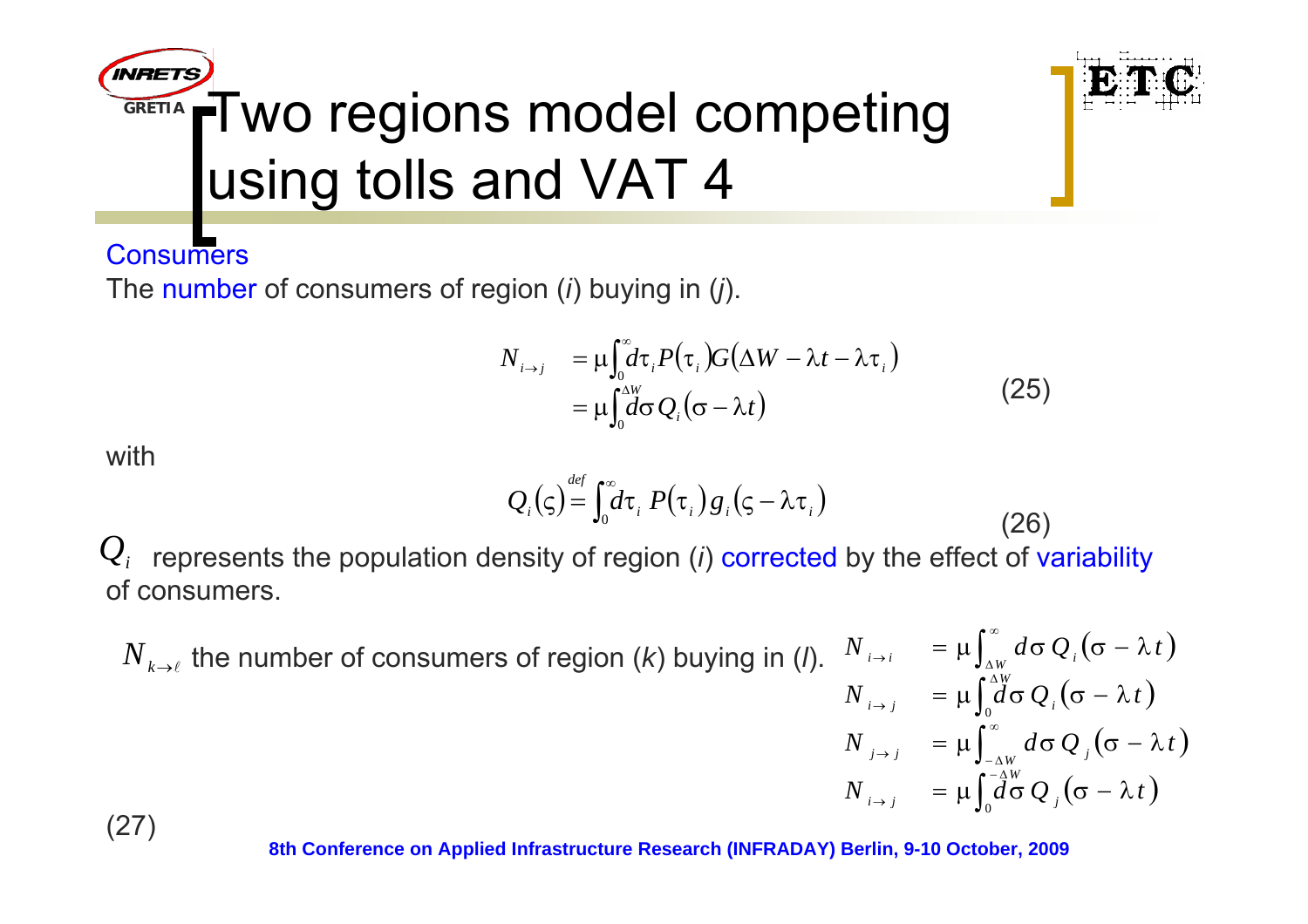

$$
N_{i\to j} = \mu \int_0^{\Delta W} d\sigma Q_i(\sigma - \lambda t) = \mu \int_0^{\Delta W - \lambda t} Q_i(\sigma)
$$

Revenue, reaction curves The revenue  $\quad$   $R_{_{i}}$  of region (*i*) is expressed by

$$
R_{i} = \lambda t_{i} \left( N_{i \to j} + N_{j \to i} \right) + W_{i} \left( N_{i \to i} + N_{j \to i} \right)
$$
 (28)

The reaction curves for the VATs,  $\frac{1}{2}$  = 0 ∂ ∂ *ii W R*

$$
W_i = \lambda t_i \frac{Q_i(\Delta W - \lambda t) - Q_j(-\Delta W - \lambda t)}{Q_i(\Delta W - \lambda t) + Q_j(-\Delta W - \lambda t)} + \mu^{-1} \frac{N_{i \to i} + N_{j \to i}}{Q_i(\Delta W - \lambda t) + Q_j(-\Delta W - \lambda t)}
$$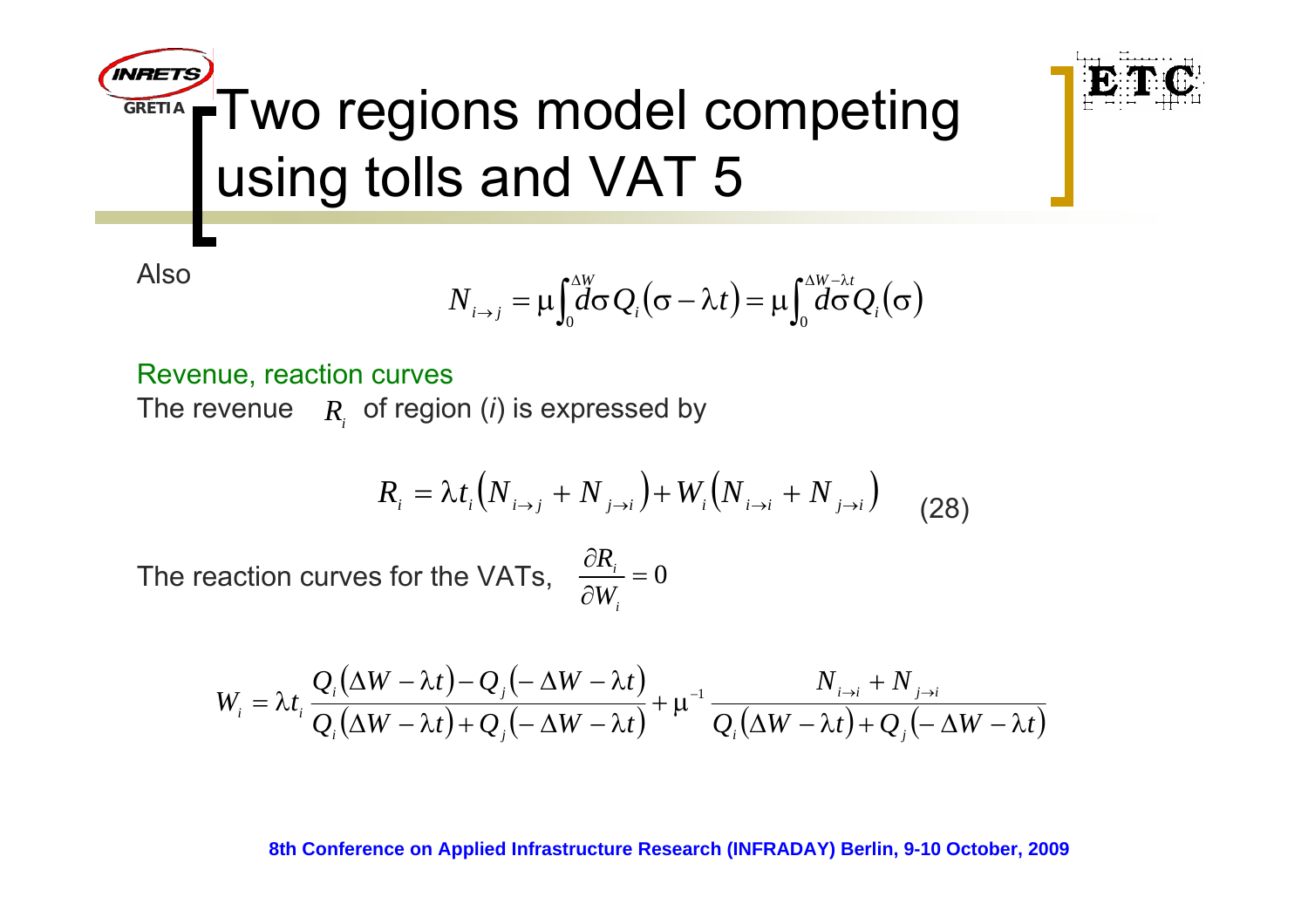**GRETIA** Two regions model competing using tolls and VAT 6



 $\overline{\phantom{a}}$ ■ By definition of  $\Delta W = W_i - W_j$ , the reaction curve for region (*i*) with respect to *W* results:

(29)  

$$
S_i^w(\Delta W, t) = \begin{cases} W_i = \lambda t_i \frac{q_i - q_j}{q_i + q_j} + \mu^{-1} \frac{N_{i \to i} + N_{j \to i}}{q_i + q_j} \\ W_j = -\Delta W + \lambda t_i \frac{q_i - q_j}{q_i + q_j} + \mu^{-1} \frac{N_{i \to i} + N_{j \to i}}{q_i + q_j} \end{cases}
$$
  
with  $q_i = Q_i(\Delta W - \lambda t), q_j = Q_j(-\Delta W - \lambda t)$ 

- $\mathcal{L}_{\mathcal{A}}$ ■ This curve is parameterized by ∆*W* , for given values of the tolls  $\,$   $^t$ <sub>*i*</sub>, $^t$ <sub>*j*</sub>
- $\mathcal{L}_{\mathcal{A}}$ **A** similar calculation yields the reaction curve for region  $(j)$

$$
S_j^W(\Delta W, t) = \begin{cases} W_i = \Delta W + \lambda t_j \frac{-q_i + q_j}{q_i + q_j} + \mu^{-1} \frac{N_{j \to j} + N_{i \to j}}{q_i + q_j} \\ W_j = \lambda t_j \frac{-q_i + q_j}{q_i + q_j} + \mu^{-1} \frac{N_{i \to i} + N_{j \to i}}{q_i + q_j} \end{cases}
$$

**8th Conference on Applied Infrastructure Research (INFRADAY) Berlin, 9-10 October, 2009**  $q_i = Q_i(\Delta W - \lambda t), q_j = Q_j(-\Delta W - \lambda t)$ *def* with  $q_i = Q_i(\Delta W - \lambda t), q_j = Q_j(-\Delta W - \lambda t)$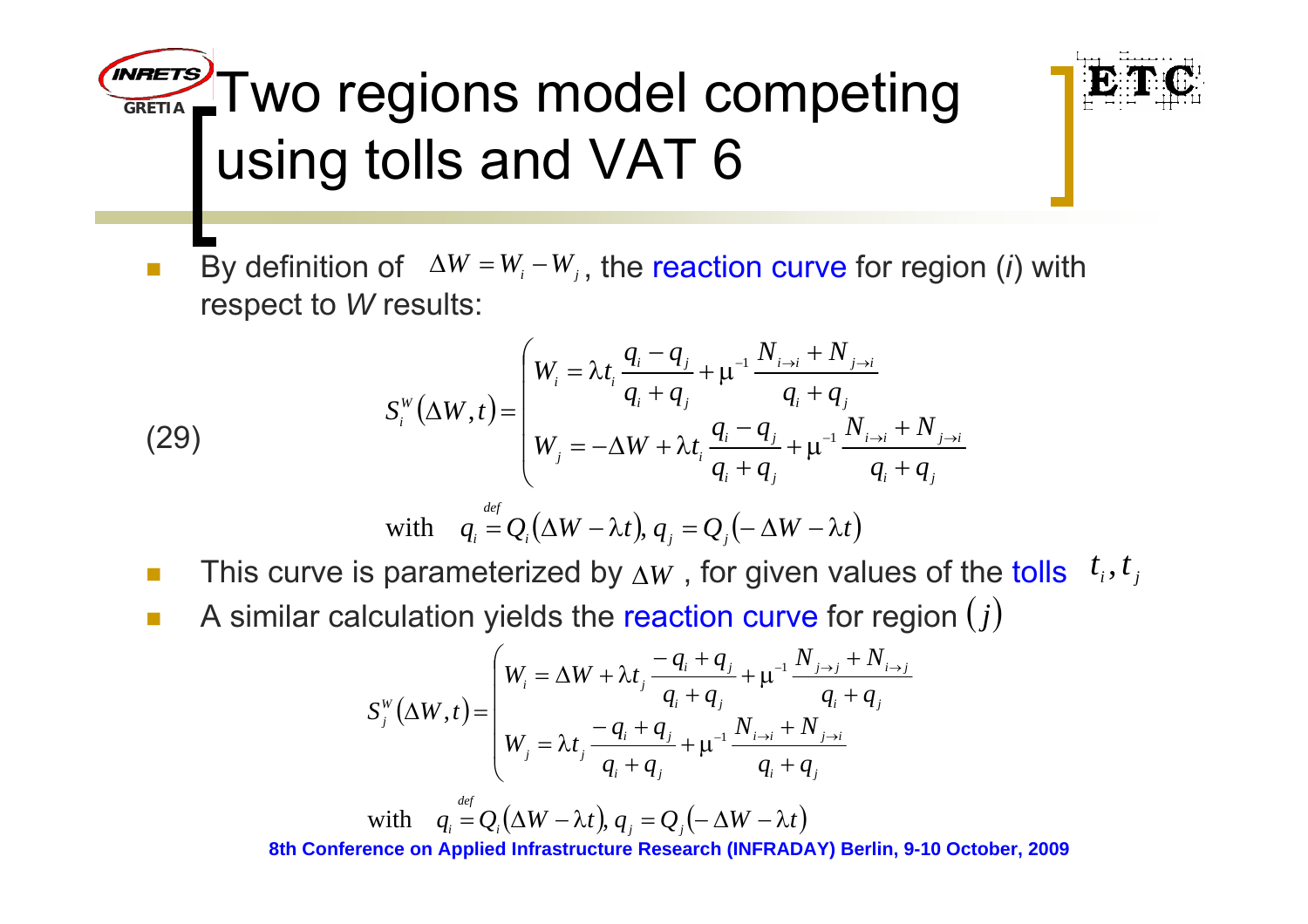**GRETIA** $\mathbb{Z}$  Two regions model competing using tolls and VAT 7



 $\overline{\phantom{a}}$  Calculating the reaction functions for the tolls, assuming the VATs are given, in the case of the region (*i*)

$$
\frac{\partial R_i}{\partial t_i} = 0
$$

yielding:

$$
t_i = W_i \frac{Q_i(\Delta W - \lambda t) - Q_j(-\Delta W - \lambda t)}{Q_i(\Delta W - \lambda t) + Q_j(-\Delta W - \lambda t)} + \lambda^{-1} \mu^{-1} \frac{N_{i \to j} + N_{j \to i}}{Q_i(\Delta W - \lambda t) + Q_j(-\Delta W - \lambda t)}
$$

**In s** Since by definition of  $t$ ,  $t = t$ <sub>i</sub> +  $t$ <sub>j</sub>, the reaction curve for region (*i*), with respect to *t*:

(31)  
\n
$$
T_i^w(\Delta W, t) = \begin{cases} t_i = W_i \frac{q_i - q_j}{q_i + q_j} + \lambda^{-1} \mu^{-1} \frac{N_{i \to j} + N_{j \to i}}{q_i + q_j} \\ t_j = t - W_i \frac{q_i - q_j}{q_i + q_j} - \lambda^{-1} \mu^{-1} \frac{N_{i \to j} + N_{j \to i}}{q_i + q_j} \\ W_i^{\text{diff}} = Q_i(\Delta W - \lambda t), q_j = Q_j(-\Delta W - \lambda t) \end{cases}
$$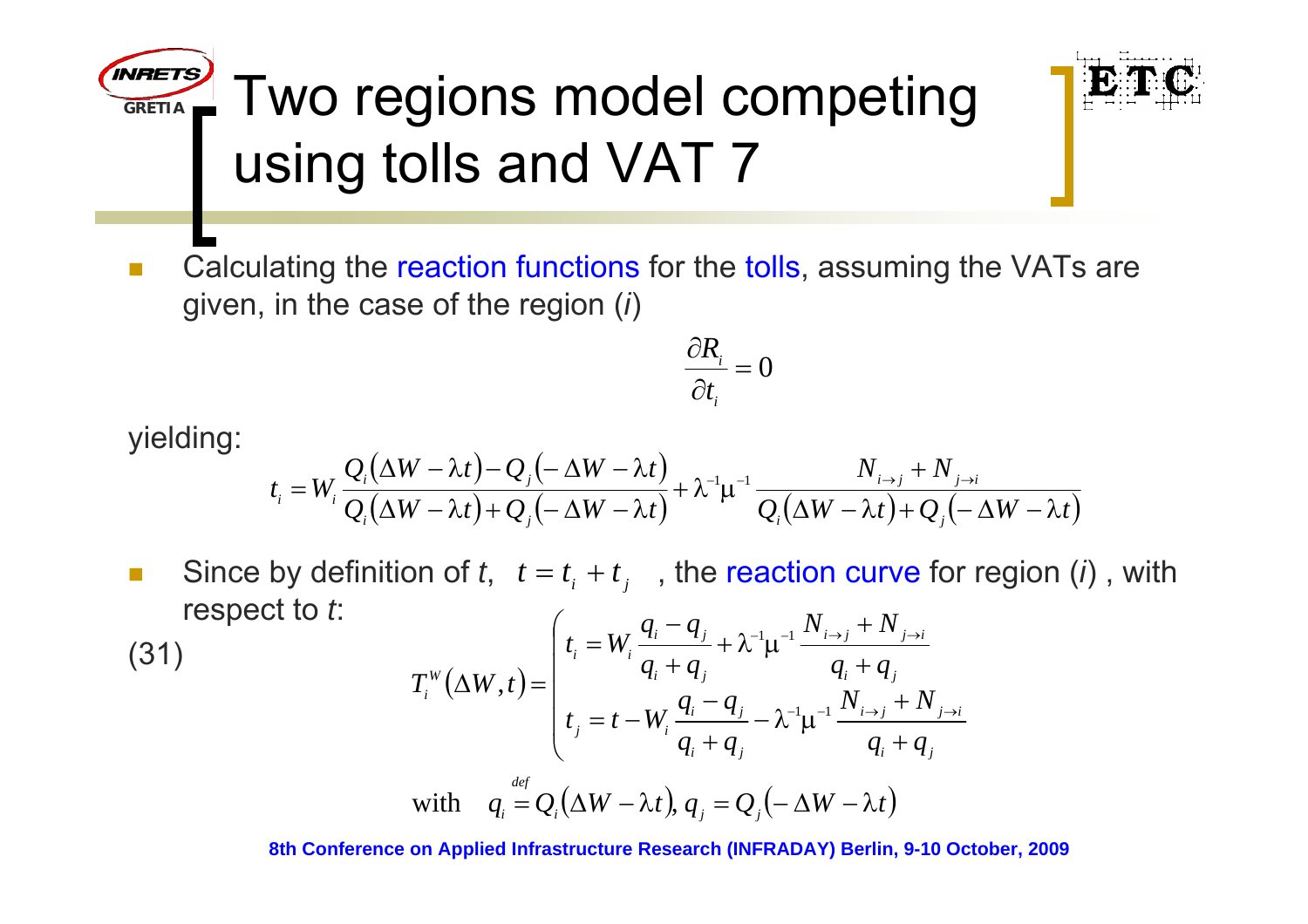**GRETIA** $\curvearrowleft$  Two regions model competing using tolls and VAT 8

A similar calculation yields the reaction curve for region  $\left( j\right)$  :

$$
T_j^W(\Delta W, t) = \begin{pmatrix} t_i = t - W_j \frac{-q_i + q_j}{q_i + q_j} - \lambda^{-1} \mu^{-1} \frac{N_{i \to j} + N_{j \to i}}{q_i + q_j} \\ t_j = W_j \frac{-q_i + q_j}{q_i + q_j} + \lambda^{-1} \mu^{-1} \frac{N_{i \to j} + N_{j \to i}}{q_i + q_j} \end{pmatrix}
$$
  
with  $q_i = Q_i(\Delta W - \lambda t), q_j = Q_j(-\Delta W - \lambda t)$  (32)

•Thus we can study, given the tolls, the equilibrium of regional competition for the VATs, or given the VATs, study the equilibrium of regional competition for the tolls.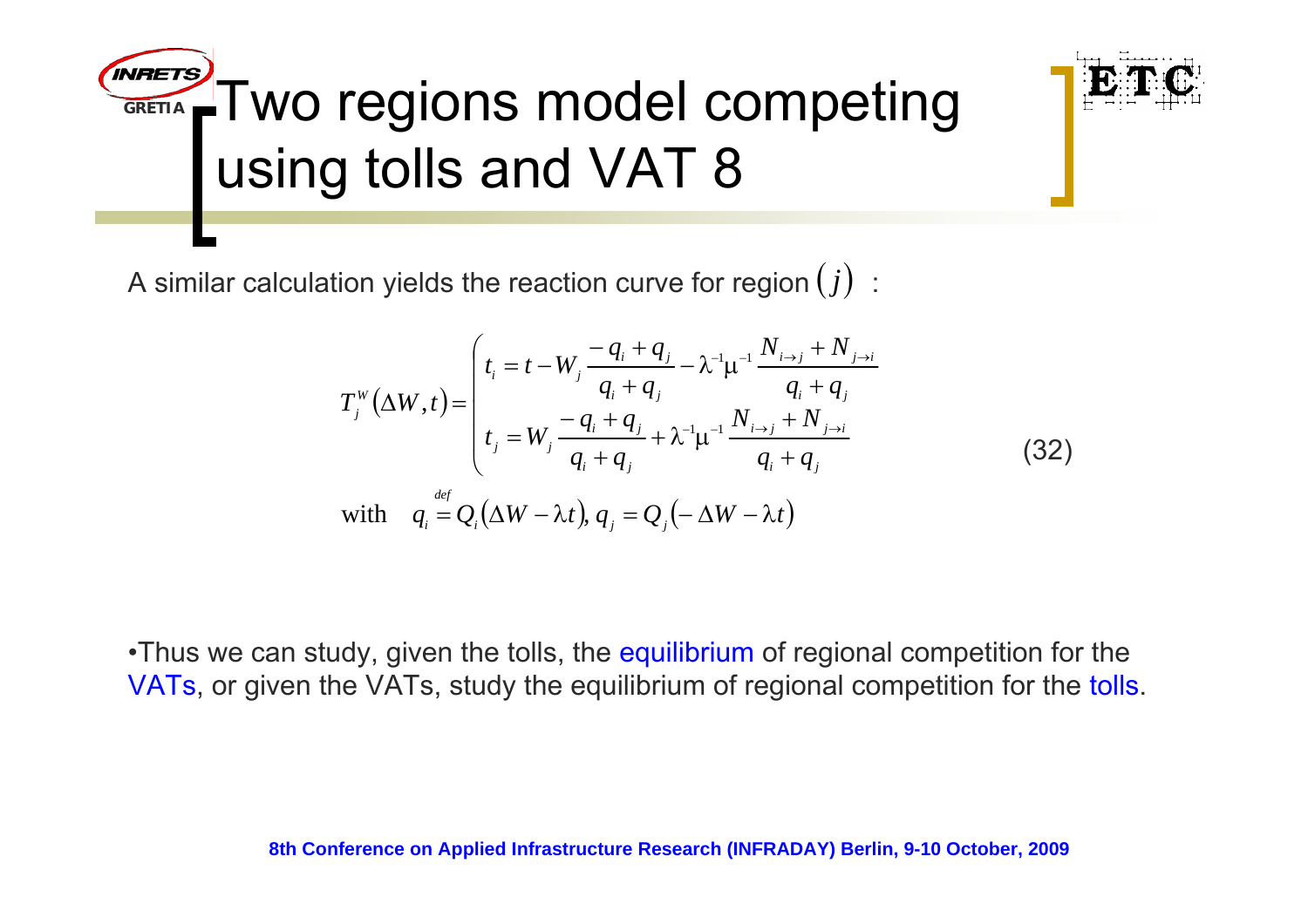#### **INRETS A** network dynamics and invariance **GRETIA**principle 1



The case of two regions:

 $\Box$ Population densities

The density is the distribution of population with respect to travel costs as modified by the variability of consumers

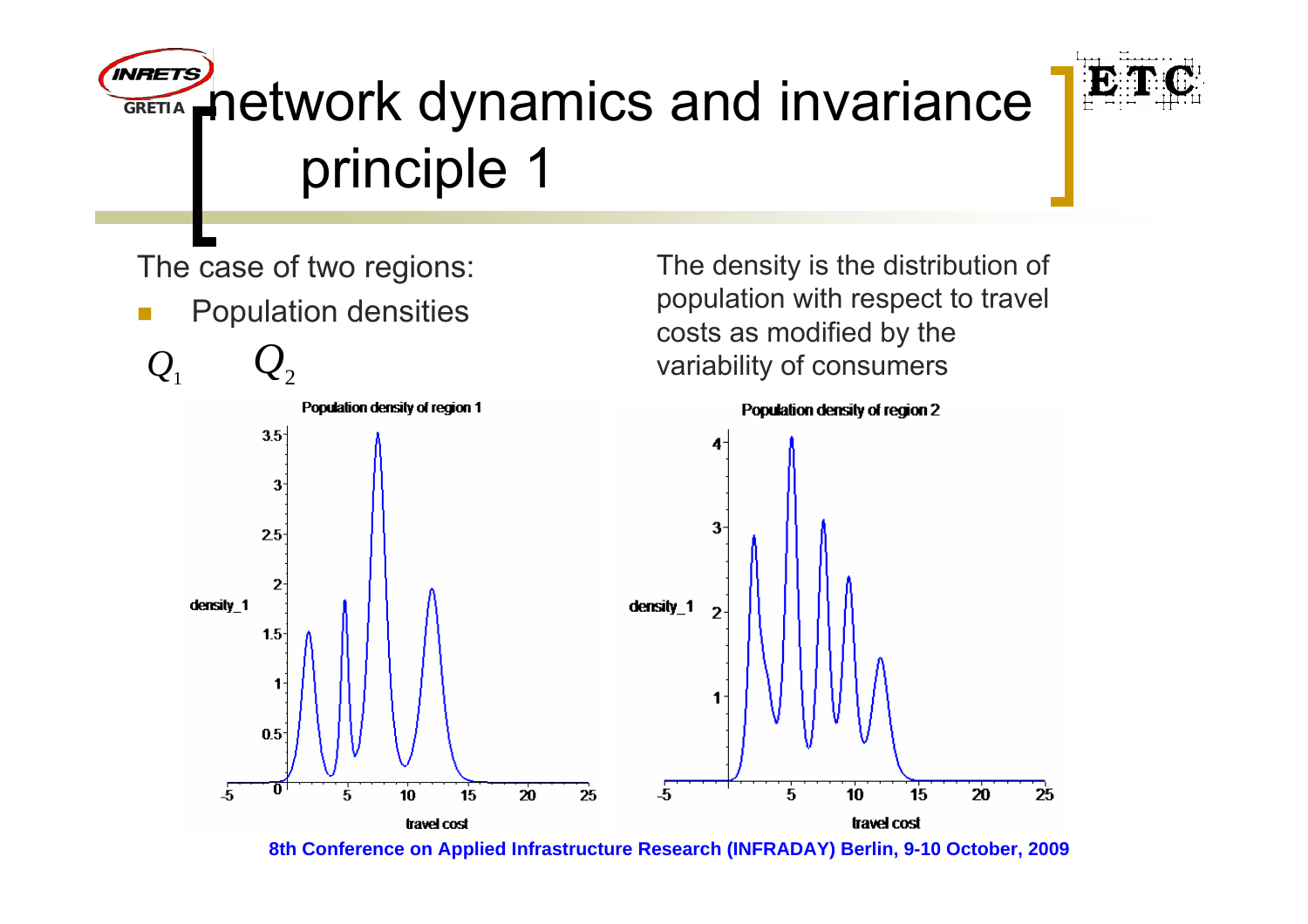





The shapes of the components of the reaction function (W1), and (W2) of the two regions are depicted by the following figure:

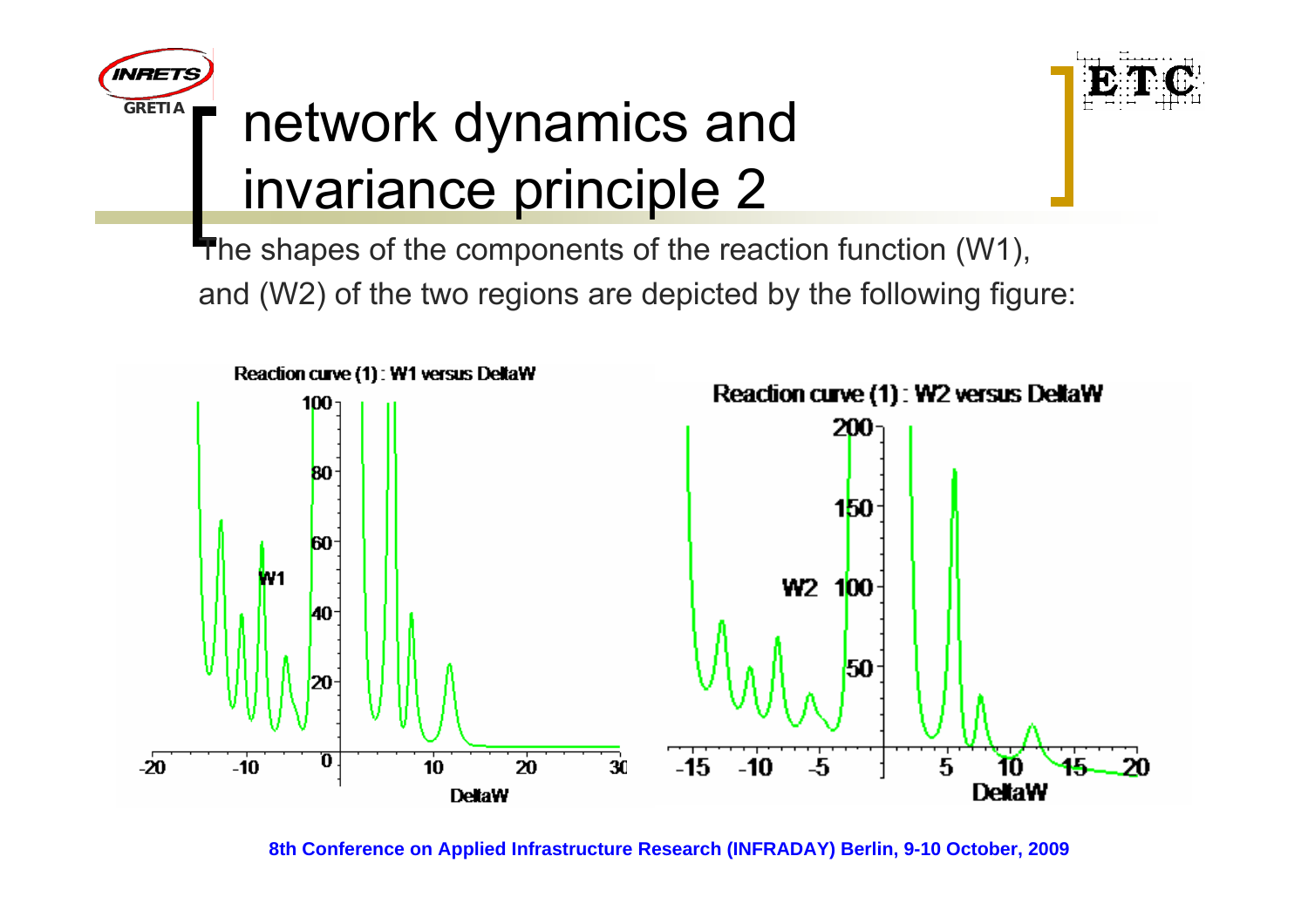



### **T** Network dynamics and invariance principle 3

The reaction curve of region (1) is described by the figure below. This curve does not define a function. Given *W1*, the reaction curve yields all possible values *W2* for which, i.e. local extrema (half of which actually correspond to a local maximum) of the revenue of region (1).



Reaction curve (1) for W

**8th Conference on Applied Infrastructure Research (INFRADAY) Berlin, 9-10 October, 2009**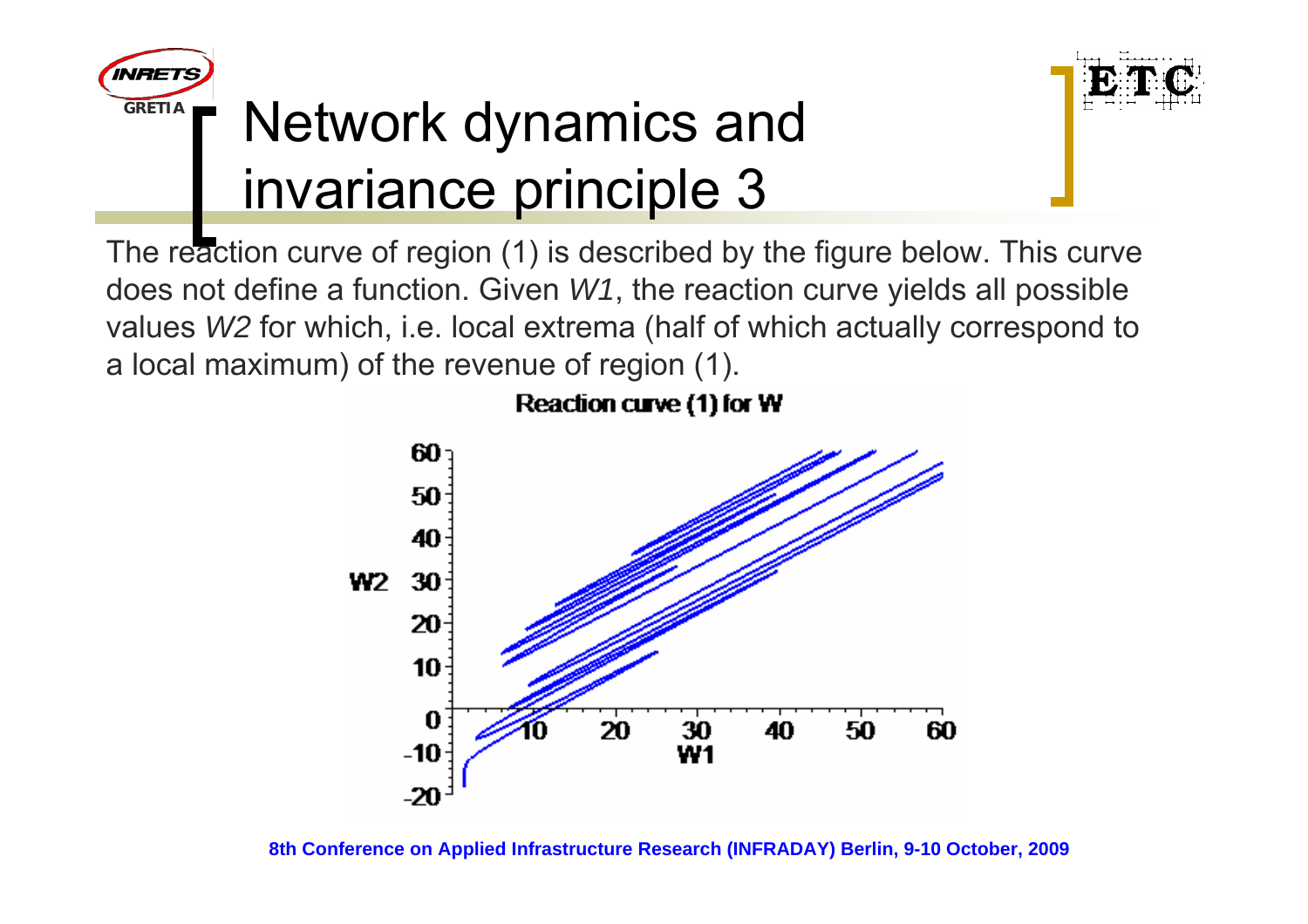

### **T** Network dynamics and invariance principle 4



The components of the reaction function for region (2)

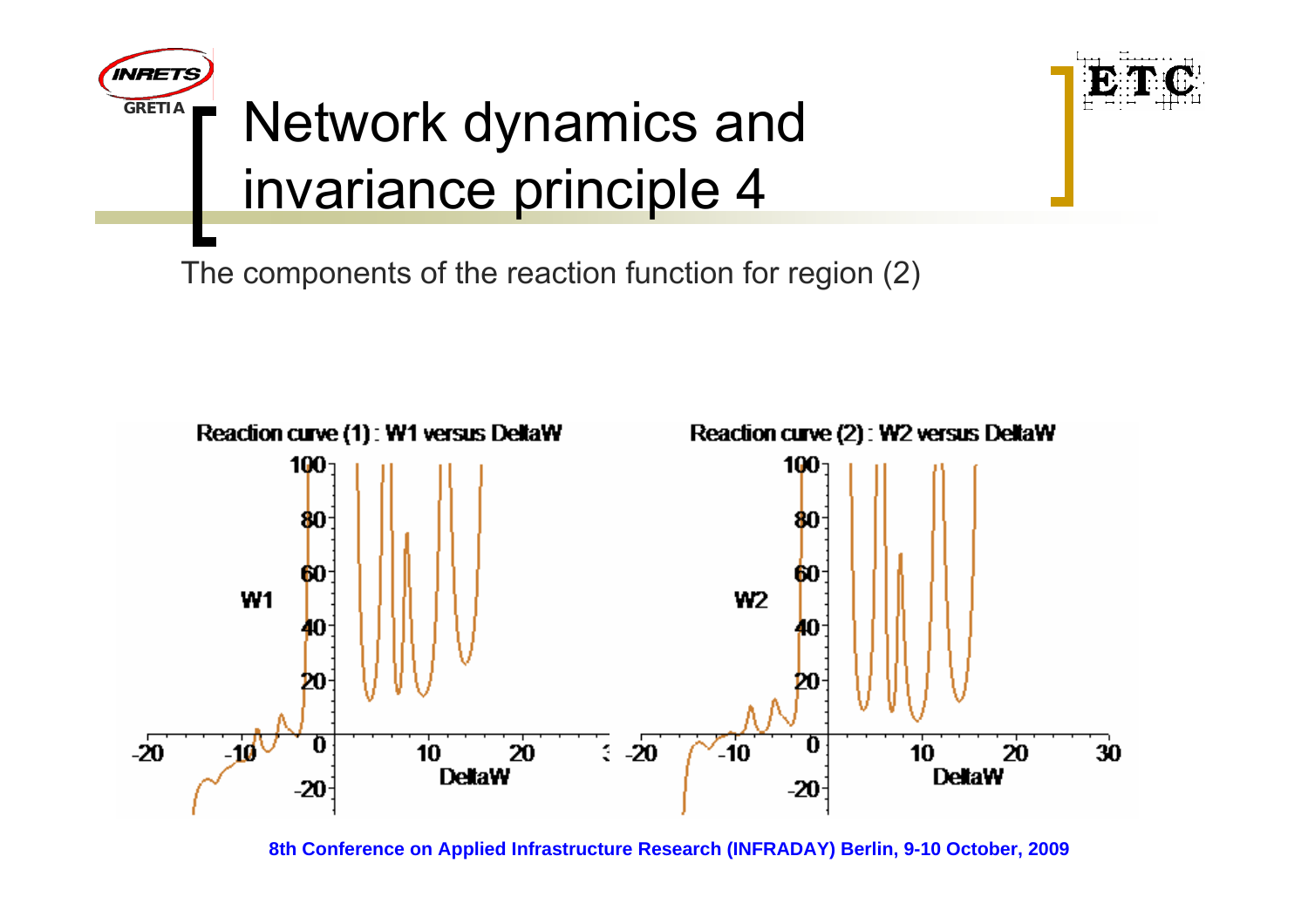



F The corresponding reaction curve for VATs (for region (2)) is depicted below.



Reaction curve (2) for W

**<sup>8</sup>th Conference on Applied Infrastructure Research (INFRADAY) Berlin, 9-10 October, 2009**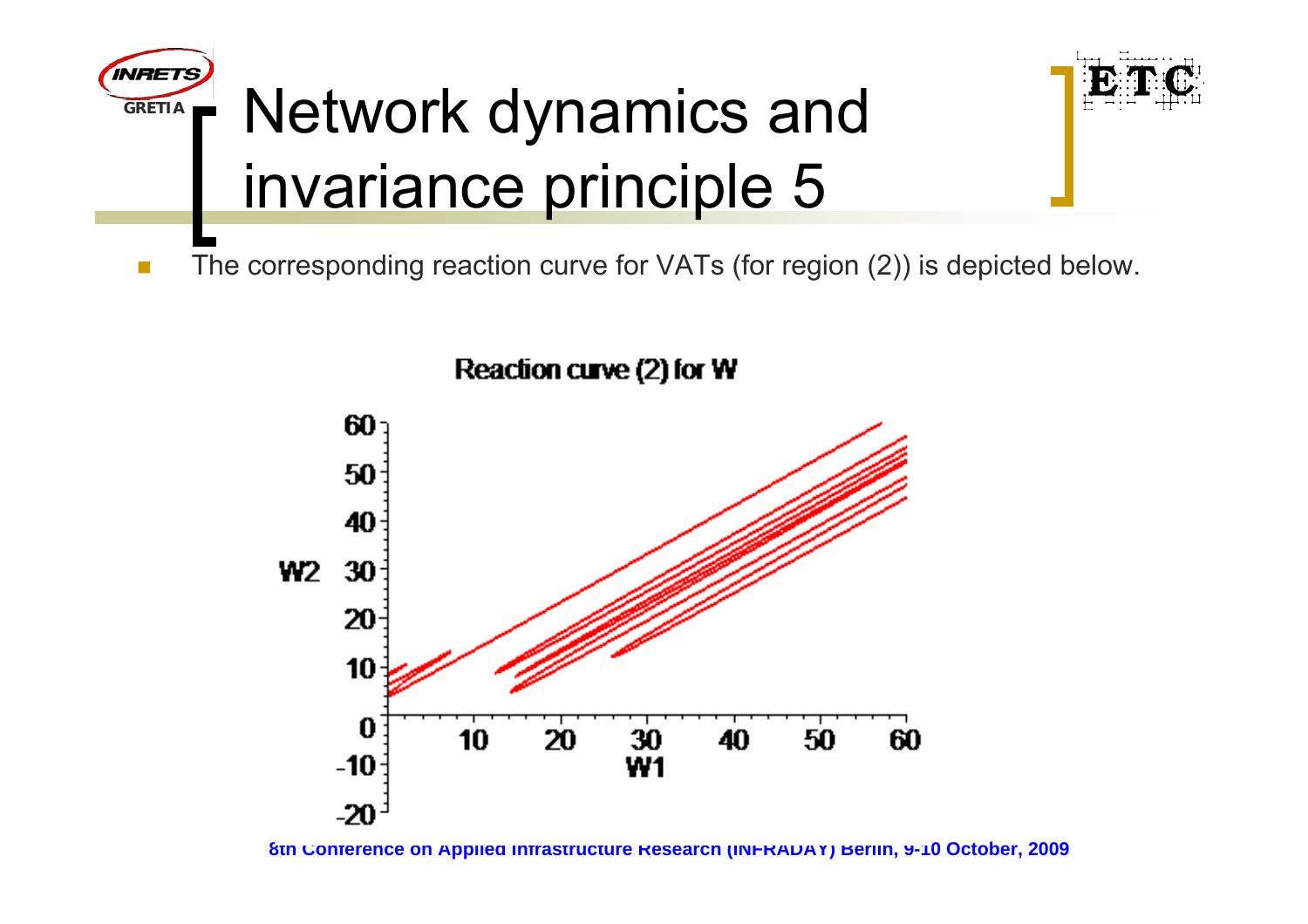



## **T** Network dynamics and invariance principle 6

F The figure below illustrates the intersection of reaction curves for VATs for the 2 regions figure (blue for region (1), red for region (2)).

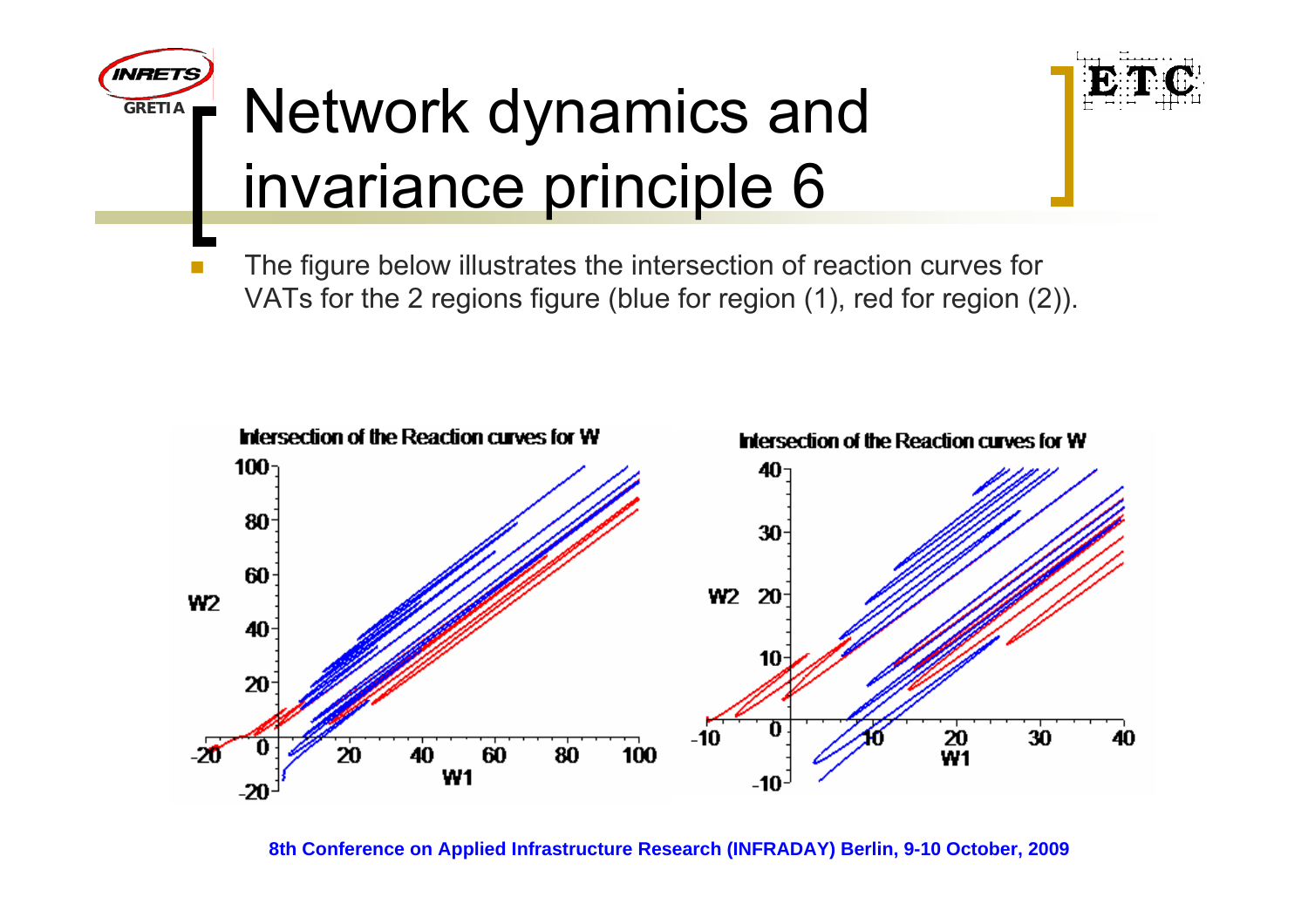



- $\mathbf{r}$ The many loops in the reaction functions for the VATs express the impact of the transportation system costs and the heterogeneity of population density.
- $\overline{\phantom{a}}$ When considering the procedure of successive optimal choices, i.e. each region optimizing in turn its revenue, there is obviously no reason to reach a Nash equilibrium. Each region has a choice between many alternative values of VAT.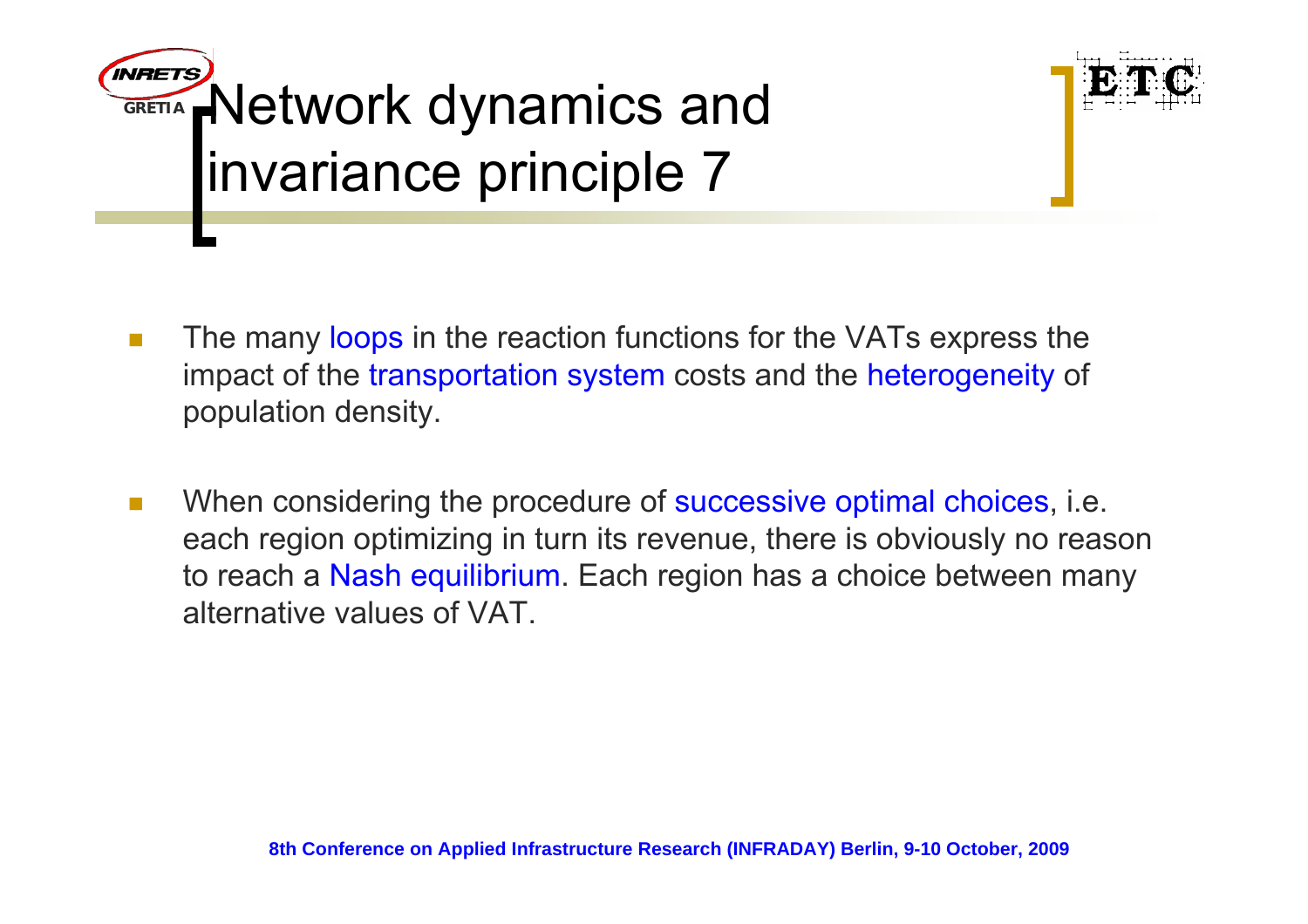

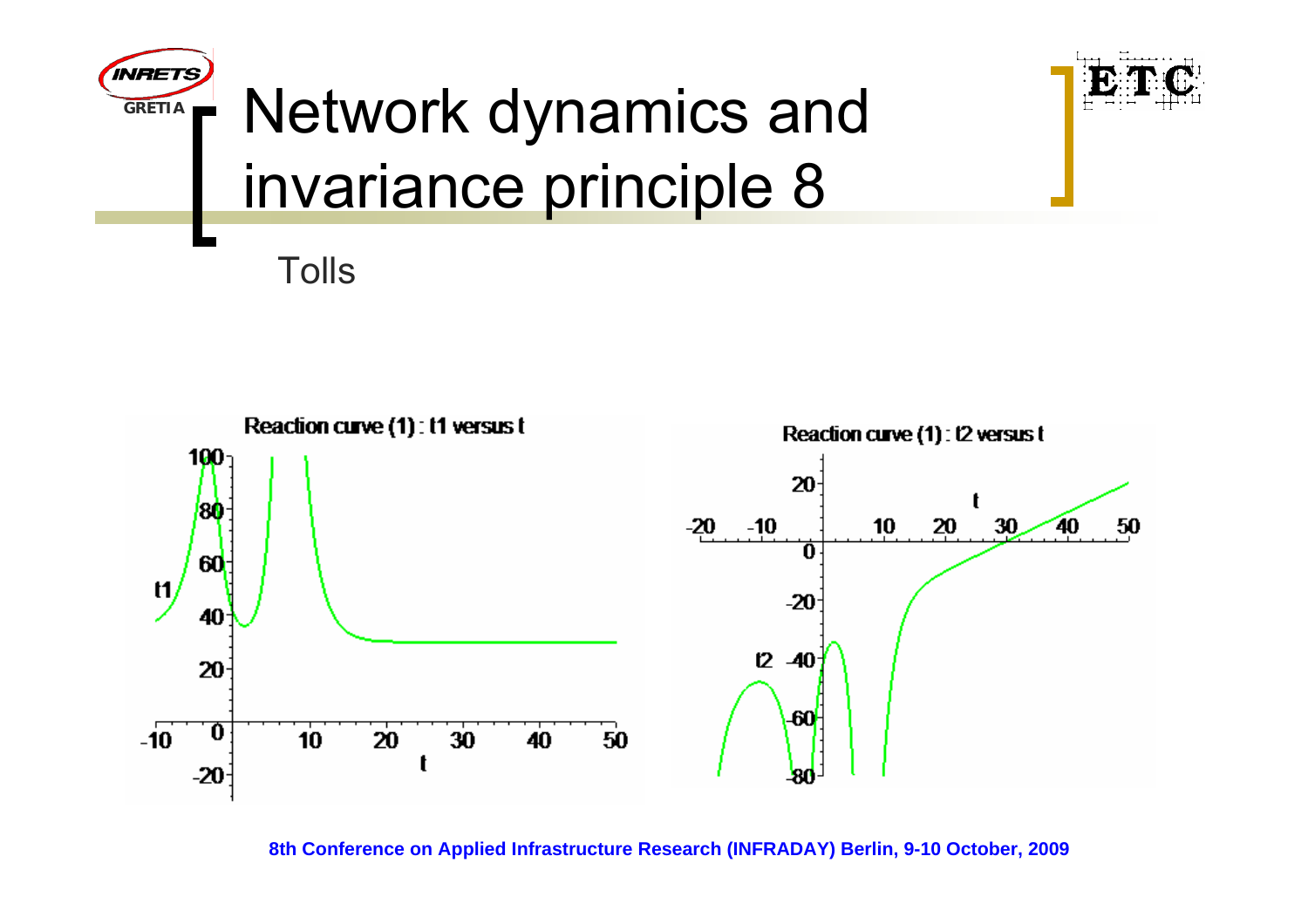





- Π The coordinate functions of the reaction curves for tolls are depicted by the following figure
- The difference between these and the toll reaction functions is due to the parameterization; the toll reaction functions are parameterized by the sum of tolls, whereas the VAT reaction curves are parameterized by the difference between VATs



**<sup>8</sup>th Conference on Applied Infrastructure Research (INFRADAY) Berlin, 9-10 October, 2009**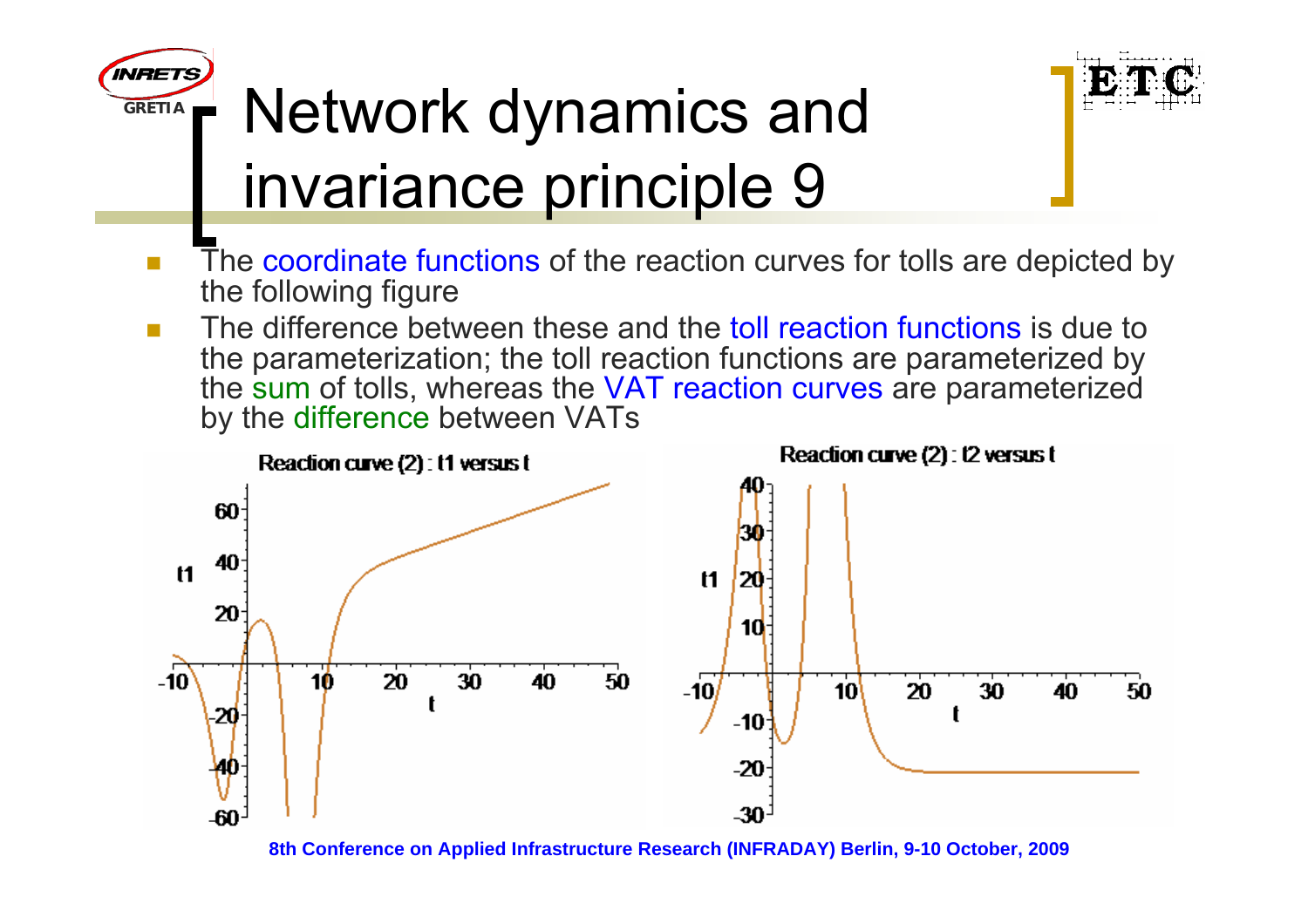

# **T** Network dynamics and invariance principle 10



 $\Box$  The intersection of toll reaction curves is illustrated by the below figure (blue for region (1), red for region (2)). Negative tolls are interpreted as subventions.



**Intersection of the Reaction curves for t** 

**8th Conference on Applied Infrastructure Research (INFRADAY) Berlin, 9-10 October, 2009**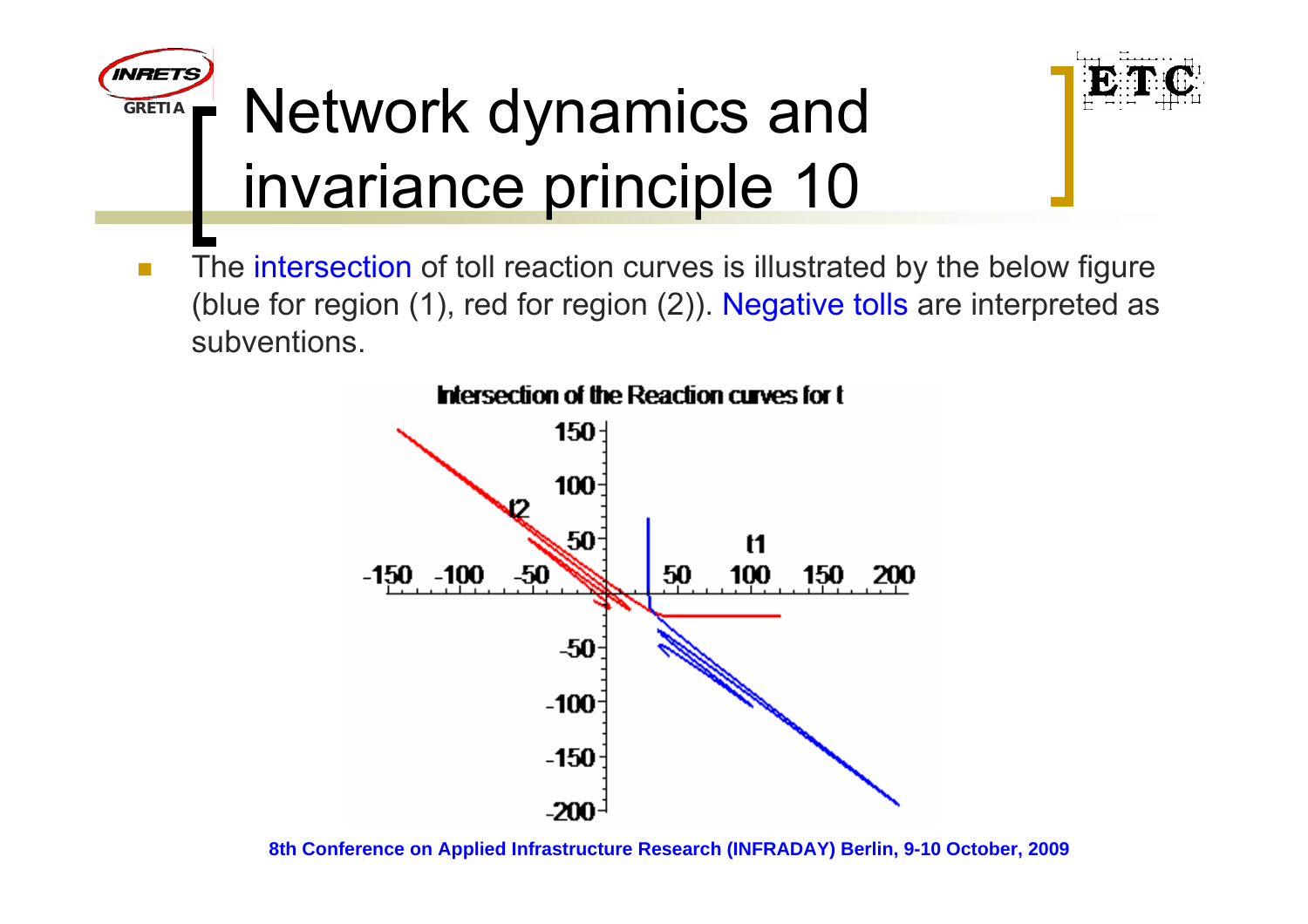



 $\overline{\phantom{a}}$  The figure below depicts the regional revenues of region (1) (left) and region (2) (right) in the VAT equilibrium (tolls are fixed). The revenues are unbounded because the simplified two-region model does not include node demand functions.

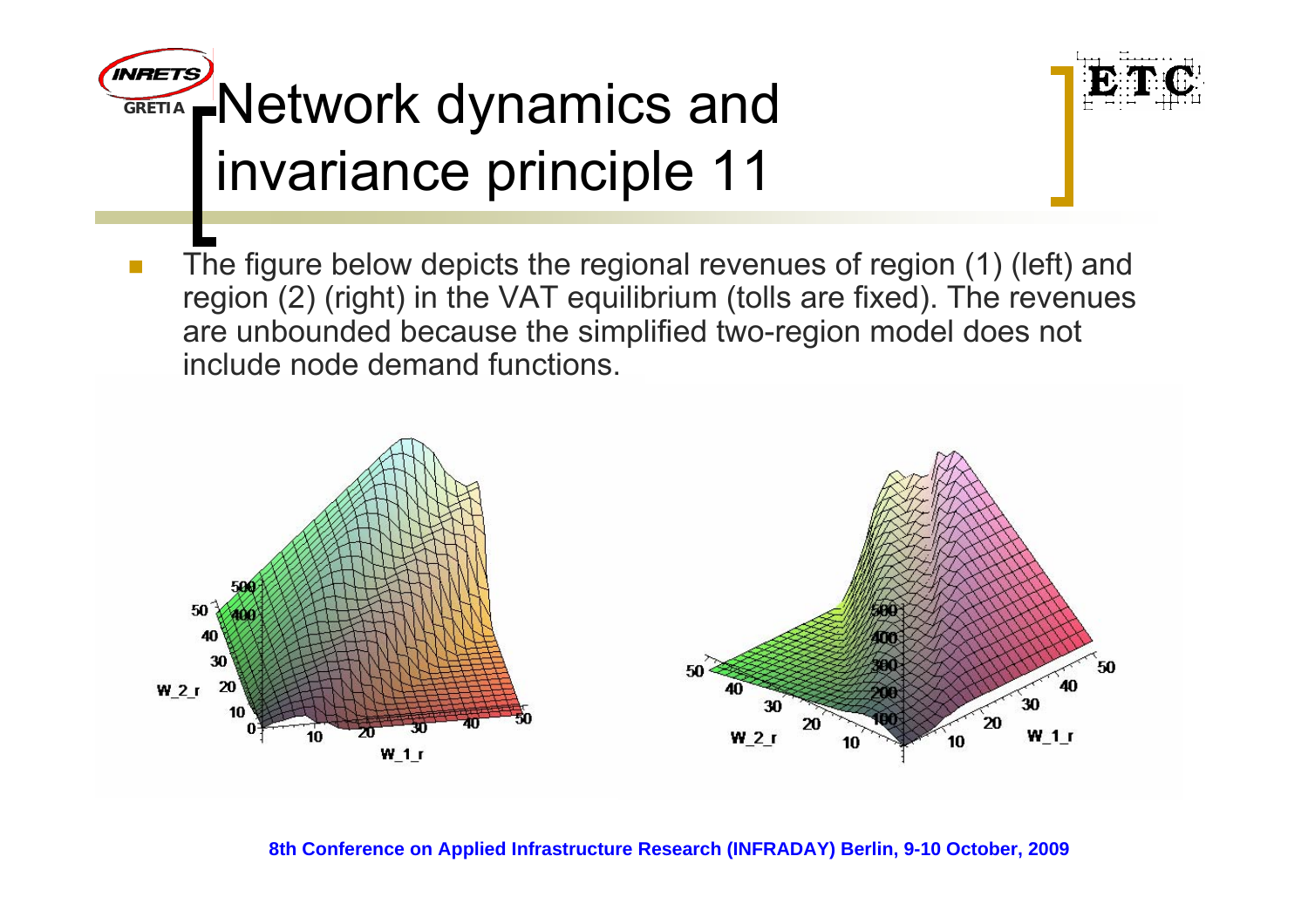

# **T** Network dynamics and invariance principle 12



 $\Box$  The figure below depicts the regional revenues of region (1) (left) and region (2) (right) in the toll equilibrium (VATs are fixed).

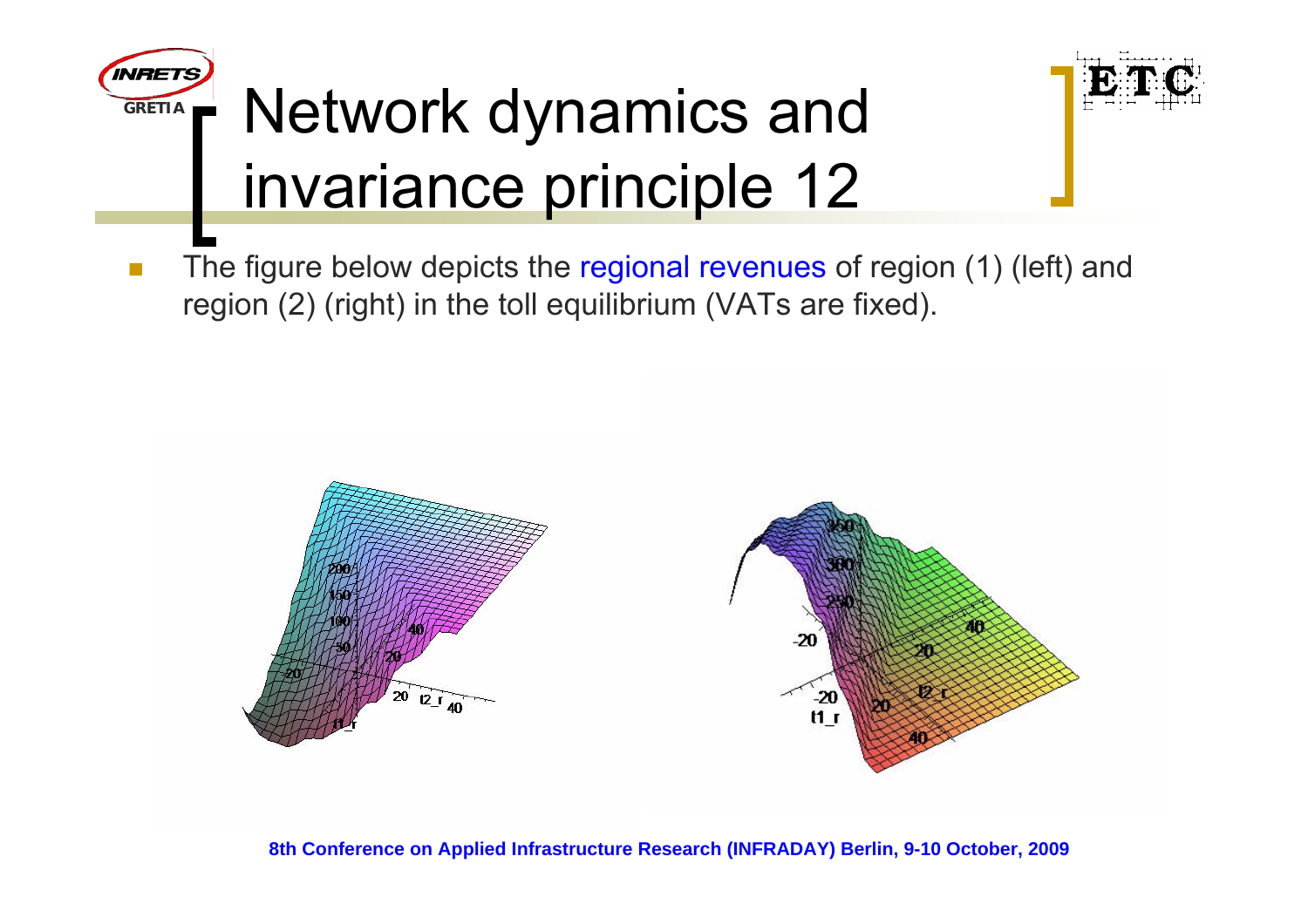



**The State** In view of the reaction curves and their intersections, a competition process whereby regions try to optimize in turn their VAT / toll will not achieve any equilibrium but will always result in one region losing out (which has been postulated as the invariance principle).

#### p. The general model

The total revenue of region  $\, (r)$  is given by:

$$
\mathbf{R}_{\mathbf{r}} = \sum_{m \in (r)} W_m \, \Delta_{mn} \big( C \big) + \sum_{a \in (r)} t_a \big( \Phi_a + L \big( \Phi_a, S_a \big) \big)
$$

Let us define:

$$
x^r = ((W_m)_{m \in (r)}, (t_a)_{a \in (r)}) \qquad \overline{x}^r = ((W_m)_{m \notin (r)}, (t_a)_{a \notin (r)})
$$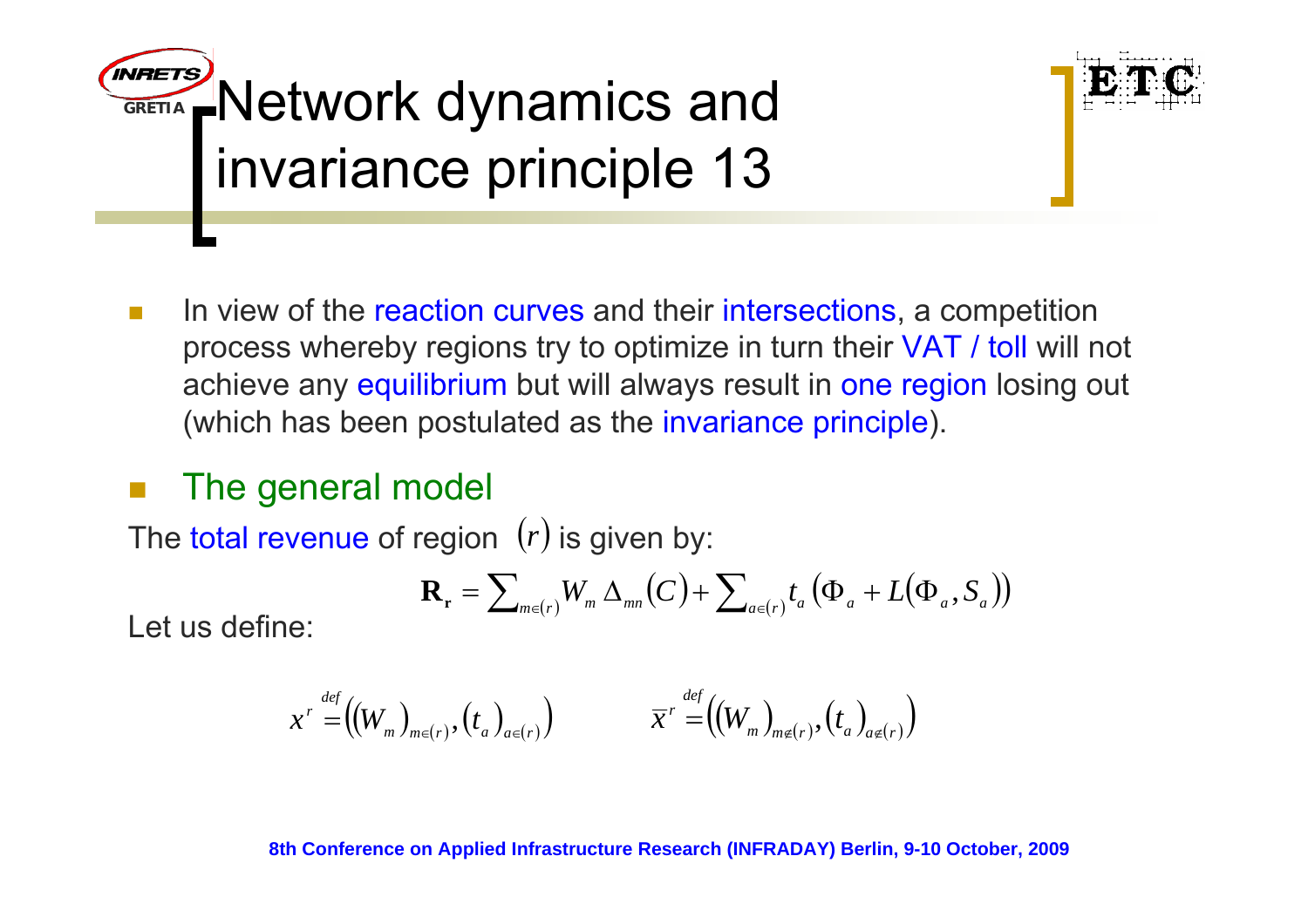**GRETIAA**Network dynamics and invariance principle 14



 $\mathcal{C}^{\mathcal{A}}$ **Partial reaction functions can be defined for region**  $(r)$  :

$$
H_r(\overline{x}^r) = \operatorname{Arg}_{x^r} \operatorname{Max} \mathbf{R}_r(x^r, \overline{x}^r)
$$

- $\mathcal{L}_{\mathcal{A}}$ **A** Nash equilibrium is reached if  $x = H(x)$
- $\mathcal{C}^{\mathcal{A}}$  The reaction functions are called partial because they are only piecewise continuous, as in the case of two regions.
- $\mathcal{L}_{\rm{eff}}$ For each choice of tolls and VATs, a selection of paths is optimal and the revenue admits a closed expression yielding an expression of the reaction function dependent on the selection of paths.
- $\sim$ Thus as in the case of two regions, the *iterative process* of regions optimizing their revenues in turn normally does not converge and the process results in some regions losing out, again in conformity with the invariance principle postulate.